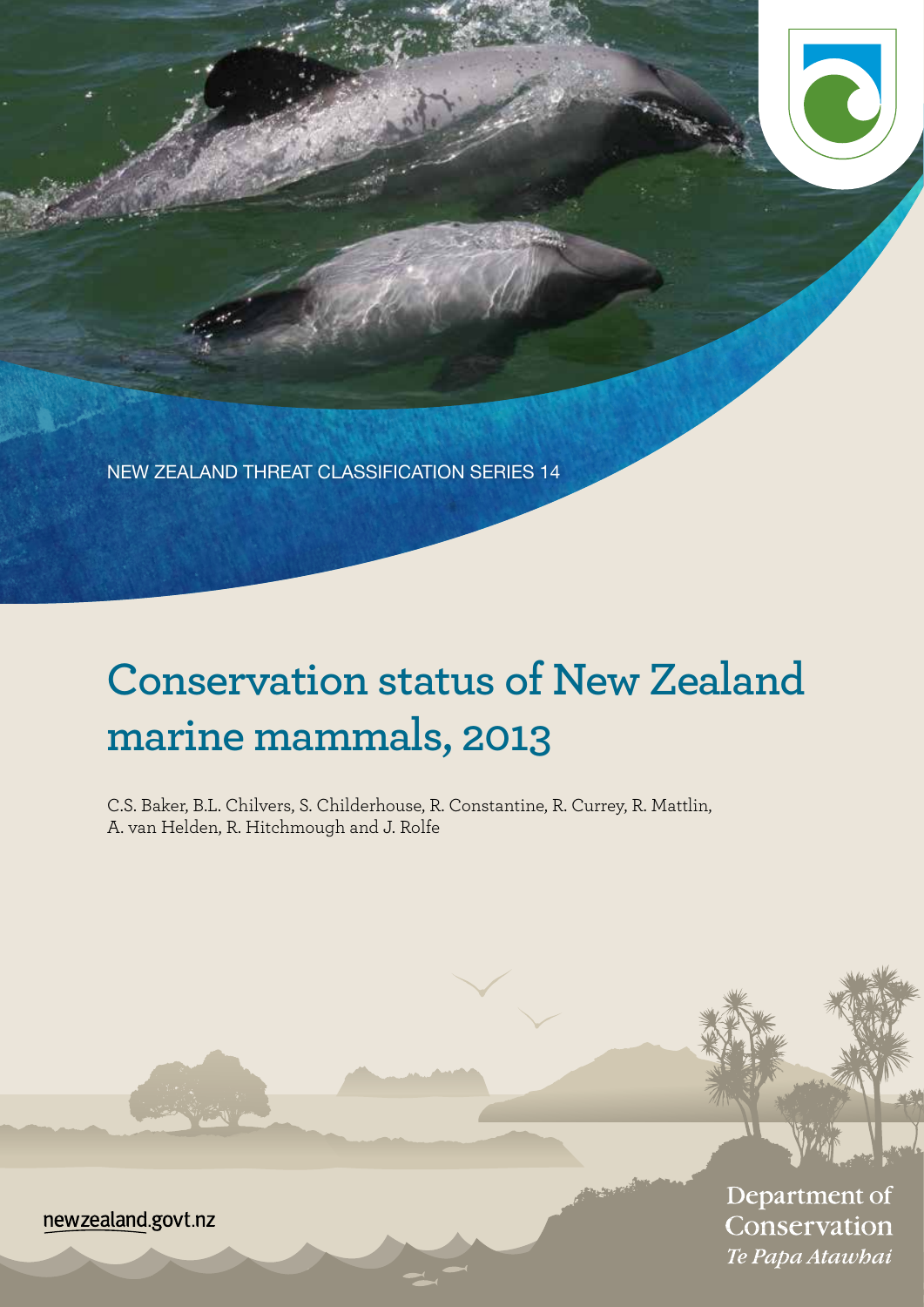Cover: Maui dolphin (*Cephalorhynchus hectori maui*) mother and calf, 2010. *Photo: Auckland University.*

*New Zealand Threat Classification Series* is a scientific monograph series presenting publications related to the New Zealand Threat Classification System (NZTCS). Most will be lists providing NZTCS status of members of a plant or animal group (e.g. algae, birds, spiders). There are currently 23 groups, each assessed once every 3 years. After each three-year cycle there will be a report analysing and summarising trends across all groups for that listing cycle. From time to time the manual that defines the categories, criteria and process for the NZTCS will be reviewed. Publications in this series are considered part of the formal international scientific literature.

This report is available from the departmental website in pdf form. Titles are listed in our catalogue on the website, refer www.doc.govt.nz under *Publications*, then *Science & technical*.

© Copyright May 2016, New Zealand Department of Conservation

ISSN 2324–1713 (web PDF) ISBN 978–0–478–15063–6 (web PDF)

This report was prepared for publication by the Publishing Team; editing and layout by Lynette Clelland. Publication was approved by the Deputy Director-General, Science and Policy, Department of Conservation, Wellington, New Zealand.

Published by Publishing Team, Department of Conservation, PO Box 10420, The Terrace, Wellington 6143, New Zealand.

In the interest of forest conservation, we support paperless electronic publishing.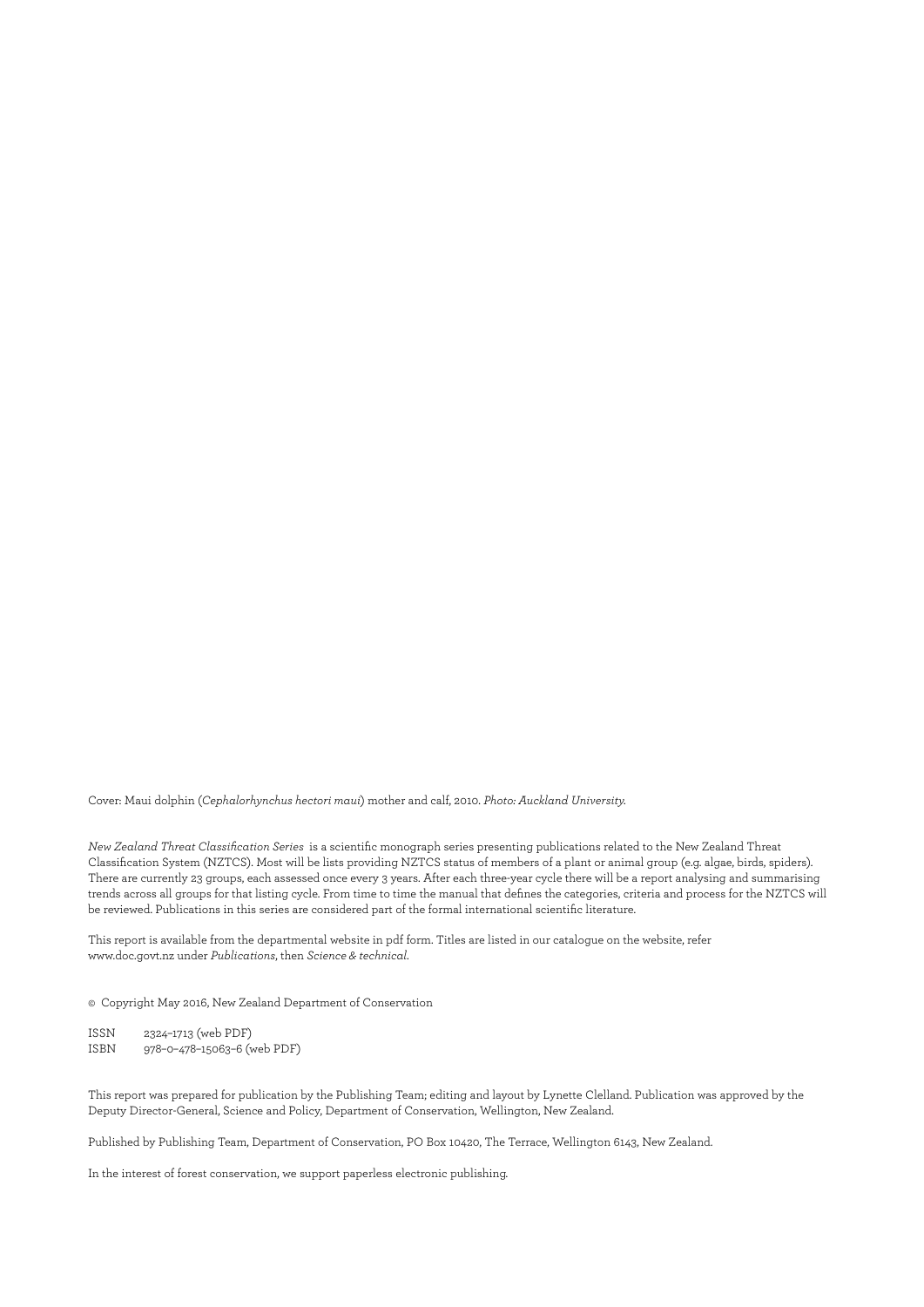### CONTENTS

|    | Abstract |                                                   | 1              |
|----|----------|---------------------------------------------------|----------------|
| 1. |          | Summary                                           | 2              |
| 2. |          | Conservation status of New Zealand marine mammals | 4              |
|    | 2.1      | Taxonomically determinate                         |                |
|    |          | Extinct (o)                                       |                |
|    |          | Data Deficient (12)                               |                |
|    |          | Threatened (8)                                    | 5              |
|    |          | Nationally Critical (5)                           | 5              |
|    |          | Nationally Endangered (2)                         | Е              |
|    |          | Nationally Vulnerable (1)                         | Е              |
|    |          | At Risk (o)                                       |                |
|    |          | Declining (0)                                     |                |
|    |          | Recovering (o)                                    |                |
|    |          | Relict (o)                                        | ε              |
|    |          | Naturally Uncommon (0)                            | S              |
|    |          | Non-resident Native (23)                          | S              |
|    |          | Migrant (7)                                       | ε              |
|    |          | Vagrant (16)<br>Coloniser (0)                     | 8<br>S         |
|    |          |                                                   |                |
|    |          | Not Threatened (9)                                | g              |
|    |          | Introduced and Naturalised (0)                    | Š              |
|    | 2.2      | Taxonomically indeterminate                       | 1 <sup>C</sup> |
|    |          | Non-resident Native (3)                           | 1 <sup>C</sup> |
|    |          | Vagrant (3)                                       | 1 <sup>C</sup> |
|    |          | Not Threatened (2)                                | 1 <sup>C</sup> |
| 3. |          | References                                        | 1C             |

[Appendix 1](#page-14-0)

[Background notes on threatened species and others with changed status or qualifiers or with](#page-14-0)  [significant new information 11](#page-14-0)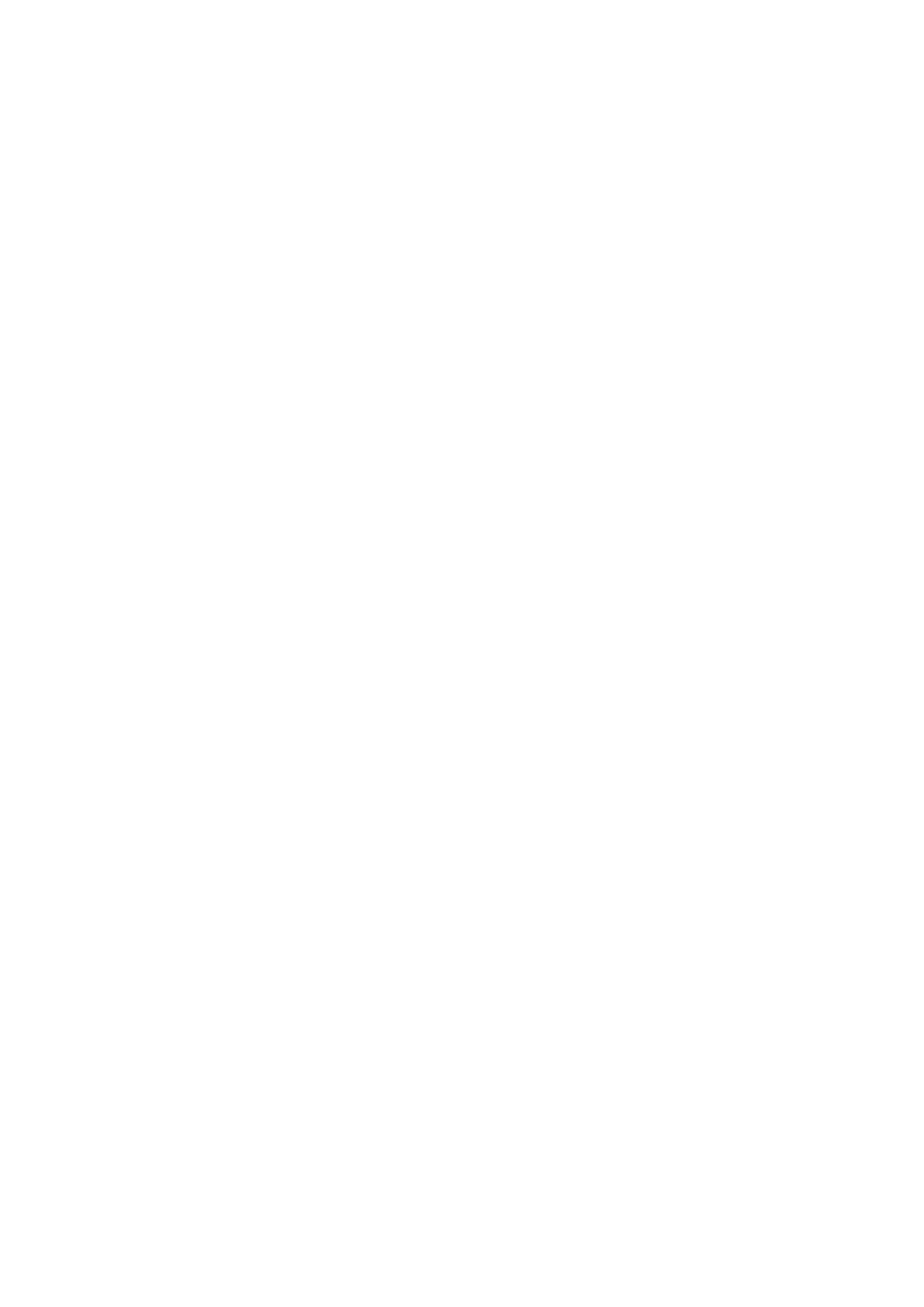## <span id="page-4-0"></span> Conservation status of New Zealand marine mammals, 2013

C.S. Baker<sup>1,2</sup>, B.L. Chilvers<sup>3,8</sup>, S. Childerhouse<sup>4</sup>, R. Constantine<sup>1</sup>, R. Currey<sup>5</sup>, R. Mattlin $^6$ , A. van Helden $^7$ , R. Hitchmough $^8$  and J. Rolfe $^8$ 

- <sup>1</sup> School of Biological Sciences, The University of Auckland, Private Bag 92019, Auckland 1142, New Zealand. cs.baker@auckland.ac.nz
- <sup>2</sup> Marine Mammal Institute, Hatfield Marine Science Center, 2030 SE Marine Science Drive, Oregon State University, Newport, OR 97365, USA
- <sup>3</sup> Wildbase, Institute of Veterinary, Animal & Biomedical Sciences, Massey University Manawatu, Private Bag 11 222, Palmerston North 4442, New Zealand
- <sup>4</sup> Blue Planet Marine, PO Box 3639, Richmond, Nelson 7050, New Zealand
- <sup>5</sup> Ministry for Primary Industries, Fisheries Management Directorate, PO Box 2526, Wellington 6140, New Zealand
- <sup>6</sup> Marine Wildlife Research, Ltd, PO Box 3834, Richmond, Nelson 7050, New Zealand
- <sup>7</sup> 20 Clunie Avenue, Raumati South, Paraparaumu 5032, New Zealand
- <sup>8</sup> Science and Capability Group, Department of Conservation, PO Box 10420, Wellington 6143, New Zealand

### **Abstract**

The conservation status of all known New Zealand marine mammal taxa was reassessed using the New Zealand Threat Classification System (NZTCS) during a meeting on 8 May 2013. A full list is presented, along with a statistical summary and brief notes on the most important changes. Twelve species are ranked Data Deficient, 8 Threatened (5 Nationally Critical, 2 Nationally Endangered, 1 Nationally Vulnerable), 26 Non-resident Native (7 Migrant, 19 Vagrant) and 11 Not Threatened. This list replaces all previous NZTCS lists for marine mammals.

**Keywords**: New Zealand Threat Classification System, NZTCS, conservation status, whale, dolphin, seal, sea lion, Delphinidae, Phocoenidae, Ziphiidae, Physeteridae, Kogiidae, Cetotheriidae, Balaenopteridae, Balaenidae, Otariidae, Phocidae

© Copyright May 2016, Department of Conservation. This paper may be cited as:

Baker, C.S.; Chilvers, B.L.; Childerhouse, S.; Constantine, R.; Currey, R.; Mattlin, R.; van Helden, A.; Hitchmough, R.; Rolfe, J. 2016: Conservation status of New Zealand marine mammals, 2013. *New Zealand Threat Classification Series 14*. Department of Conservation, Wellington. 18 p.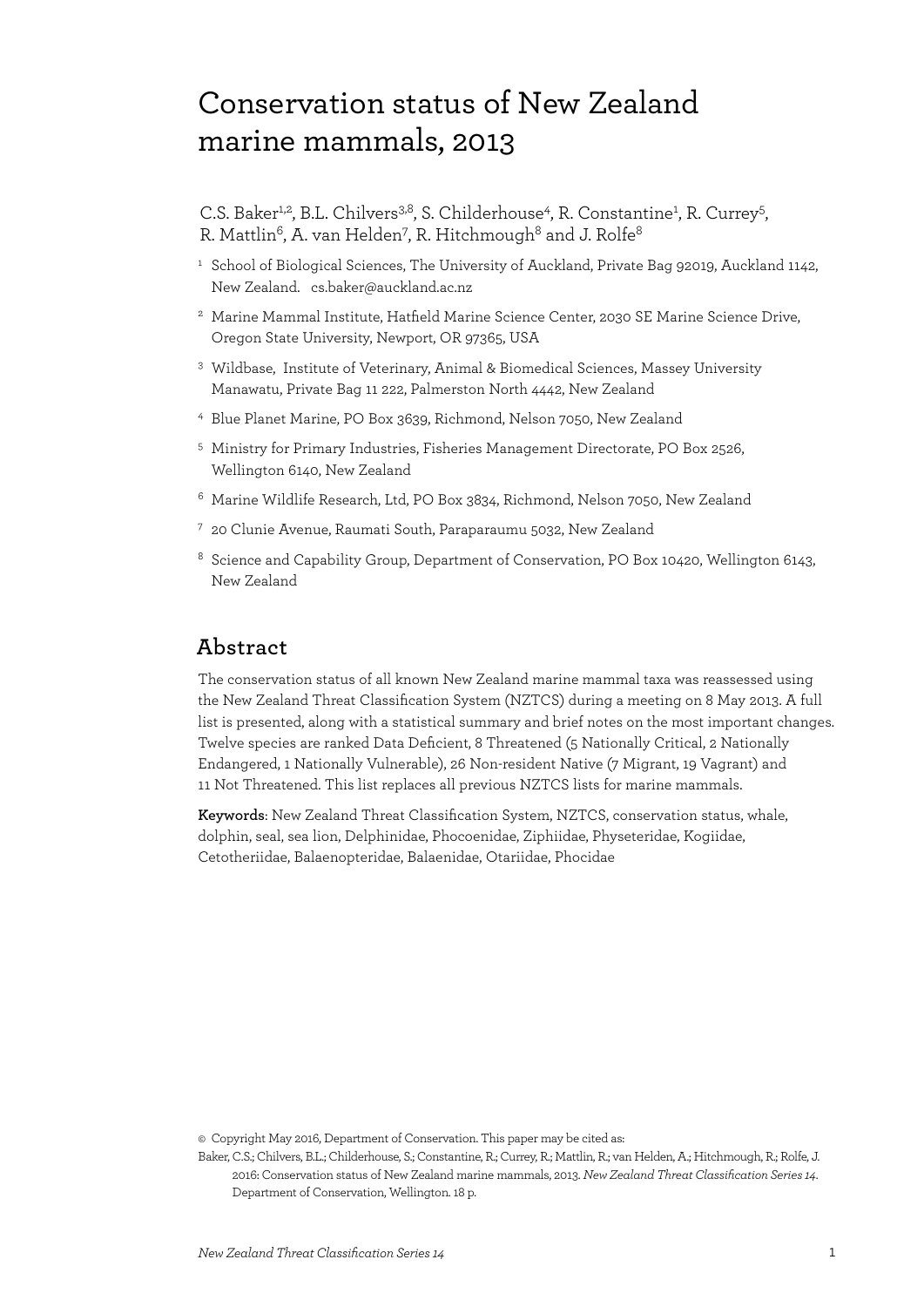## <span id="page-5-0"></span>1. Summary

Baker et al. (2010) presented results of a complete audit (carried out in 2009) of the conservation status of New Zealand marine mammals—a total of 56 taxa. The conservation status of these taxa was assessed using New Zealand Threat Classification System (NZTCS) criteria (Townsend et al. 2008). We have repeated this status assessment 3 years later (during a review by the authors in a meeting on 8 May 2013), as suggested by Townsend et al. (2008). The categories, criteria and process were identical between the two listings, and many of the panel members (the authors of Baker et al. 2010 and this document) were the same.

We assessed the status of 57 taxa (Table 1), including 5 unnamed taxa. There were some name changes between the two assessments (Table 2) resulting from a study of the subspecies status of New Zealand Bryde's whales (Society for Marine Mammalogy 2014); evidence that the New Zealand population of dusky dolphins should be recognised as an endemic subspecies (Harlin-Cognato 2010); clarification that the undescribed taxa of *Orcinus* are likely to be distinct

| CATEGORY                         | BAKER ET AL. 2010 | BAKER ET AL, 2016 |
|----------------------------------|-------------------|-------------------|
| Extinct                          | 0                 | $\Omega$          |
| Data Deficient                   | 13                | 12                |
| Threatened-Nationally Critical   | 5                 | 5                 |
| Threatened-Nationally Endangered | 3                 | 2                 |
| Threatened-Nationally Vulnerable | 0                 | 1                 |
| At Risk-Declining                | 0                 | 0                 |
| At Risk-Recovering               | 0                 | 0                 |
| At Risk-Relict                   | 0                 | 0                 |
| At Risk-Naturally Uncommon       | O                 | <sup>0</sup>      |
| Non-resident Native-Migrant      | 6                 | 7                 |
| Non-resident Native-Vagrant      | 20                | 19                |
| Non-resident Native-Coloniser    | 0                 | 0                 |
| Not Threatened                   | 9                 | 11                |
| Introduced and Naturalised       | 0                 | 0                 |
| Total                            | 56                | 57                |

Table 1. Statistical summary of the status of New Zealand marine mammal taxa and taxonomically indeterminate entities assessed in 2009 (Baker et al. (2010)) and 2013 (this document).

Table 2. Name changes, additions or deletions affecting New Zealand marine mammal species between the publication of Baker et al. (2010) and 2013 (this document).

| NAME IN BAKER ET AL. 2010     | NAME IN BAKER ET AL. 2016        | <b>COMMON NAME</b>  | <b>FAMILY</b>   |
|-------------------------------|----------------------------------|---------------------|-----------------|
| Balaenoptera edeni/brydei sp. | Balaenoptera edeni brydei        | Bryde's whale       | Balaenopteridae |
| Lagenorhynchus obscurus       | Lagenorhynchus obscurus subsp.   | Dusky dolphin       | Delphinidae     |
| Orcinus orca Type A           | Orcinus orca                     | Killer whale        | Delphinidae     |
| Orcinus orca Type B           | Orcinus sp. Type B               | Killer whale        | Delphinidae     |
| Orcinus orca Type C           | Orcinus sp. Type C               | Killer whale        | Delphinidae     |
| Orcinus orca Type D           | Orcinus sp. Type D               | Killer whale        | Delphinidae     |
| Tursiops sp. (Kermadecs)      | Subsumed into Tursiops truncatus | Bottlenose dolphin  | Delphinidae     |
| Not in previous list          | Feresa attenuata                 | Pygmy killer whale  | Delphinidae     |
| Not in previous list          | Mesoplodon mirus                 | True's beaked whale | Ziphiidae       |
|                               |                                  |                     |                 |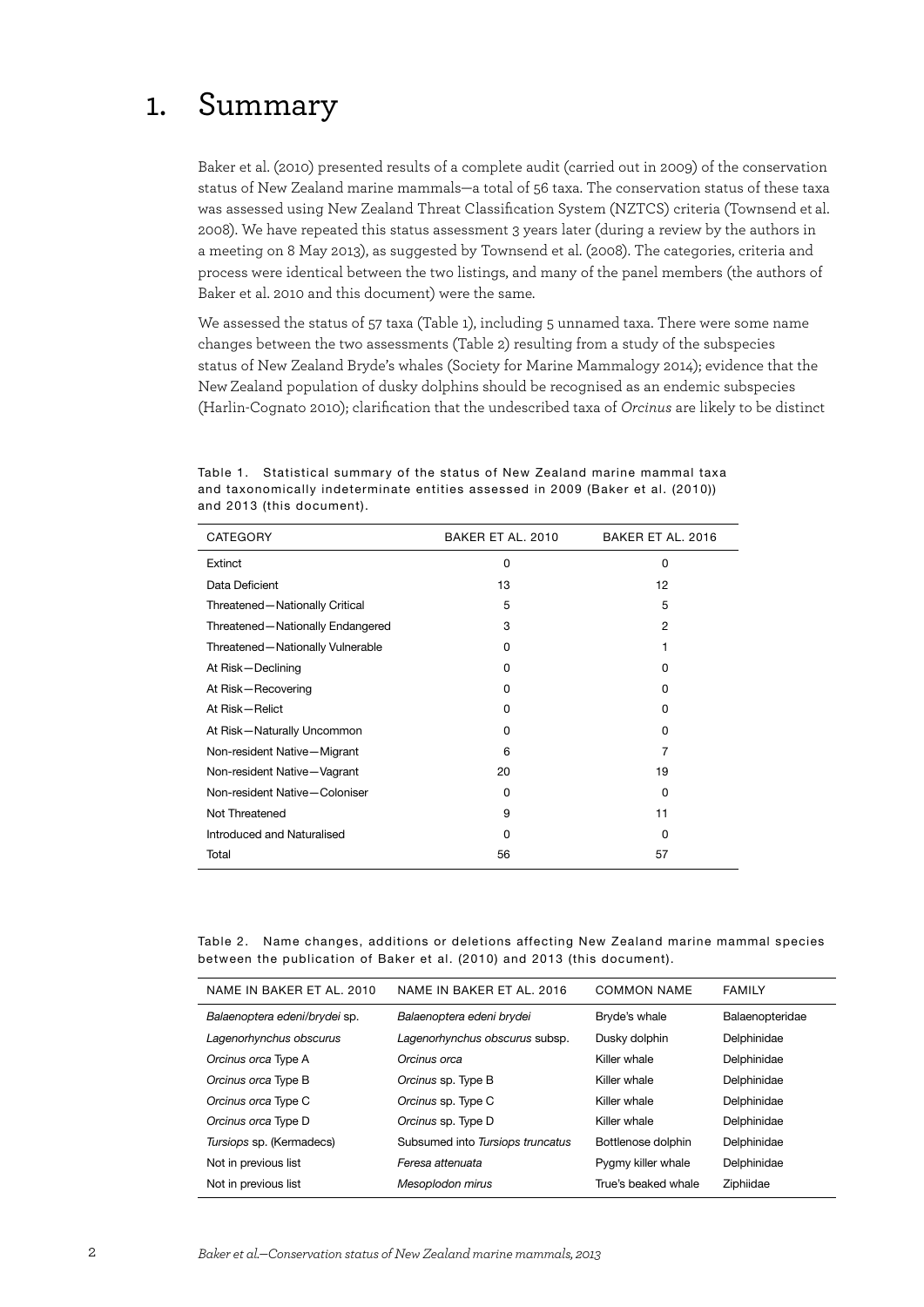species or subspecies rather than intraspecific variants of *O. orca* (R. Pitman, pers. comm); the addition of two newly recorded species (see below); and, the removal of a putative new, unnamed *Tursiops* species from the Kermadec Islands after intitial evidence from mtDNA sequencing failed to support its taxonomic distinctiveness from *Tursiops truncatus* (Duffy et al. in press).

There were also two additions to the list of mammal species recorded from New Zealand waters, based on records of single stranded individuals (Table 2). A True's beaked whale (*Mesoplodon mirus*) stranded at Waiatoto Beach, South Westland. This species was considered to be Data Deficient. A pygmy killer whale (*Feresa attenuata*) stranded in the far north near Te Paki. This species is well known from the tropical Pacific, and was listed as Vagrant, Data Poor.

There were few changes to the status of species listed by Baker et al. (2010) (Table 3). One Threatened species changed status: the southern right whale (*Eubalaena australis*) was moved from Nationally Endangered to Nationally Vulnerable in response to documented population increase (Carroll et al. 2013); this was also the only change reflecting a real, monitored population change. The other four status changes reflected improved knowledge rather than a real change in status: Arnoux's beaked whale (*Berardius arnuxii*) moved from the Vagrant to the Migrant category in recognition of the larger numbers and more regular annual occurrence in New Zealand waters than previously thought; the pygmy sperm whale (*Kogia breviceps*) and Gray's beaked whale (*Mesoplodon grayi*) were moved from Data Deficient to Not Threatened after reassessment of the large number of records for each of these species and the high levels of genetic diversity found in both (Thompson et al. 2013); and the spectacled porpoise (*Phocoena dioptrica*) was moved from Vagrant to Data Deficient because it may possibly be resident around New Zealand's subantarctic islands.

| <b>CONSERVATION STATUS 2013</b> | <b>CONSERVATION STATUS 2009</b> | <b>DETERMINATE</b> | <b>INDETERMINATE</b> | <b>TOTAL</b>   |
|---------------------------------|---------------------------------|--------------------|----------------------|----------------|
| <b>DATA DEFICIENT</b>           |                                 | 12                 | $\mathbf 0$          | 12             |
|                                 | Data Deficient                  | 10                 | 0                    | 10             |
|                                 | New to list                     | $\mathbf{1}$       | 0                    | 1              |
|                                 | Vagrant                         | 1                  | 0                    | 1              |
| <b>THREATENED</b>               |                                 | 8                  | $\mathbf 0$          | 8              |
| <b>Nationally Critical</b>      |                                 | 5                  | 0                    | 5              |
|                                 | <b>Nationally Critical</b>      | 5                  | 0                    | 5              |
| <b>Nationally Endangered</b>    |                                 | $\mathbf{2}$       | 0                    | $\mathbf{2}$   |
|                                 | Nationally Endangered           | 2                  | 0                    | $\overline{c}$ |
| <b>Nationally Vulnerable</b>    |                                 | 1                  | 0                    | 1              |
|                                 | Nationally Endangered           | 1                  | 0                    | 1              |
| <b>NON-RESIDENT NATIVE</b>      |                                 | 23                 | 3                    | 26             |
| <b>Migrant</b>                  |                                 | $\overline{7}$     | 0                    | 7              |
|                                 | Migrant                         | 6                  | 0                    | 6              |
|                                 | Vagrant                         | 1                  | 0                    | 1              |
| Vagrant                         |                                 | 16                 | 3                    | 19             |
|                                 | Vagrant                         | 15                 | 3                    | 18             |
|                                 | New to list                     | 1                  | 0                    | $\mathbf{1}$   |
| <b>NOT THREATENED</b>           |                                 | 9                  | $\mathbf{2}$         | 11             |
|                                 | Data Deficient                  | $\overline{2}$     | 0                    | 2              |
|                                 | Not Threatened                  | $\overline{7}$     | $\overline{c}$       | 9              |
| <b>TOTAL</b>                    |                                 | 52                 | 5                    | 57             |

Table 3. Statistical summary of status changes of New Zealand marine mammal taxa and taxonomically indeterminate entities between 2009 (Baker et al. 2010, figures in Roman type) and 2013 (this document, figures in bold type).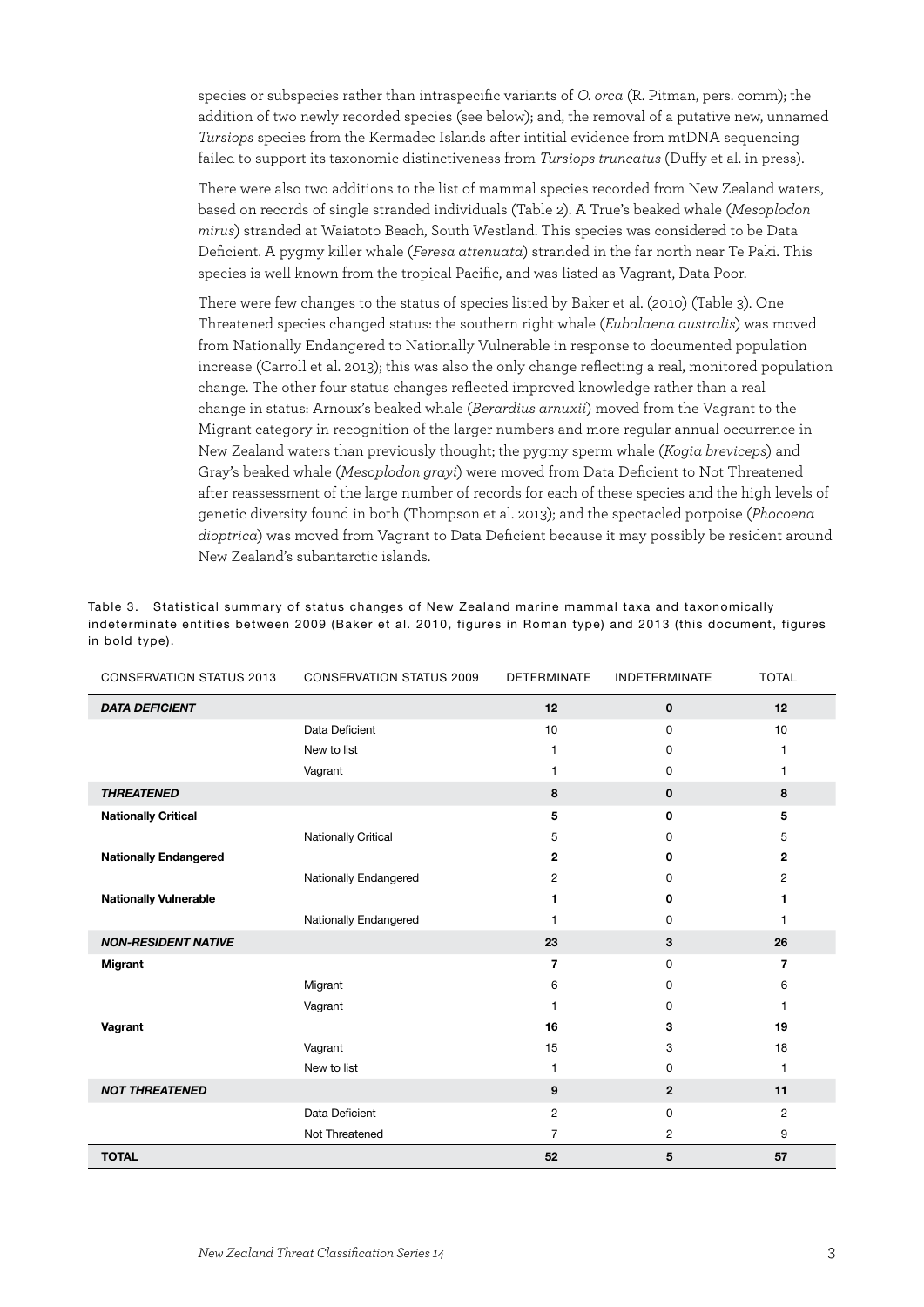## <span id="page-7-0"></span>2. Conservation status of New Zealand marine mammals

Taxa are assessed according to the criteria of Townsend et al. (2008), grouped by conservation status, then alphabetically by scientific name. For non-endemic species that are threatened internationally, the IUCN category is listed alongside the NZTCS listing. Categories are ordered by degree of loss, with Extinct at the top of the list and Not Threatened at the bottom, above Introduced and Naturalised. The Data Deficient list is inserted between Extinct and Threatened. Although the true status of Data Deficient taxa will span the entire range of available categories, taxa are in that list mainly because they are very seldom seen, so most are likely to end up being considered threatened and some may already be extinct. The Data Deficient list is likely to include many of the most threatened species in New Zealand.

See Townsend et al. (2008) for details of criteria and qualifiers, which are abbreviated as follows:

- CD Conservation Dependent
- De Designated
- DP Data Poor
- EF Extreme Fluctuations
- EW Extinct in the Wild
- IE Island Endemic
- Inc Increasing
- OL One Location
- PD Partial Decline
- RF Recruitment Failure
- RR Range Restricted
- SO Secure Overseas
- S?O Uncertainty as to whether the overseas taxon is secure
- Sp Sparse
- St Stable
- TO Threatened Overseas

## **2.1 Taxonomically determinate**

## **Extinct (0)**

Taxa for which there is no reasonable doubt—following repeated surveys in known or expected habitats at appropriate times (diurnal, seasonal and annual) and throughout the taxon's historic range—that the last individual has died.

No taxonomically determinate marine mammal taxa are listed in this category.

### **Data Deficient (12)**

Taxa that are suspected to be threatened, or in some instances, possibly extinct but are not definitely known to belong to any particular category due to a lack of current information about their distribution and abundance. It is hoped that listing such taxa will stimulate research to find out the true category (for a fuller definition see Townsend et al. 2008).

*Data Deficient continued on next page*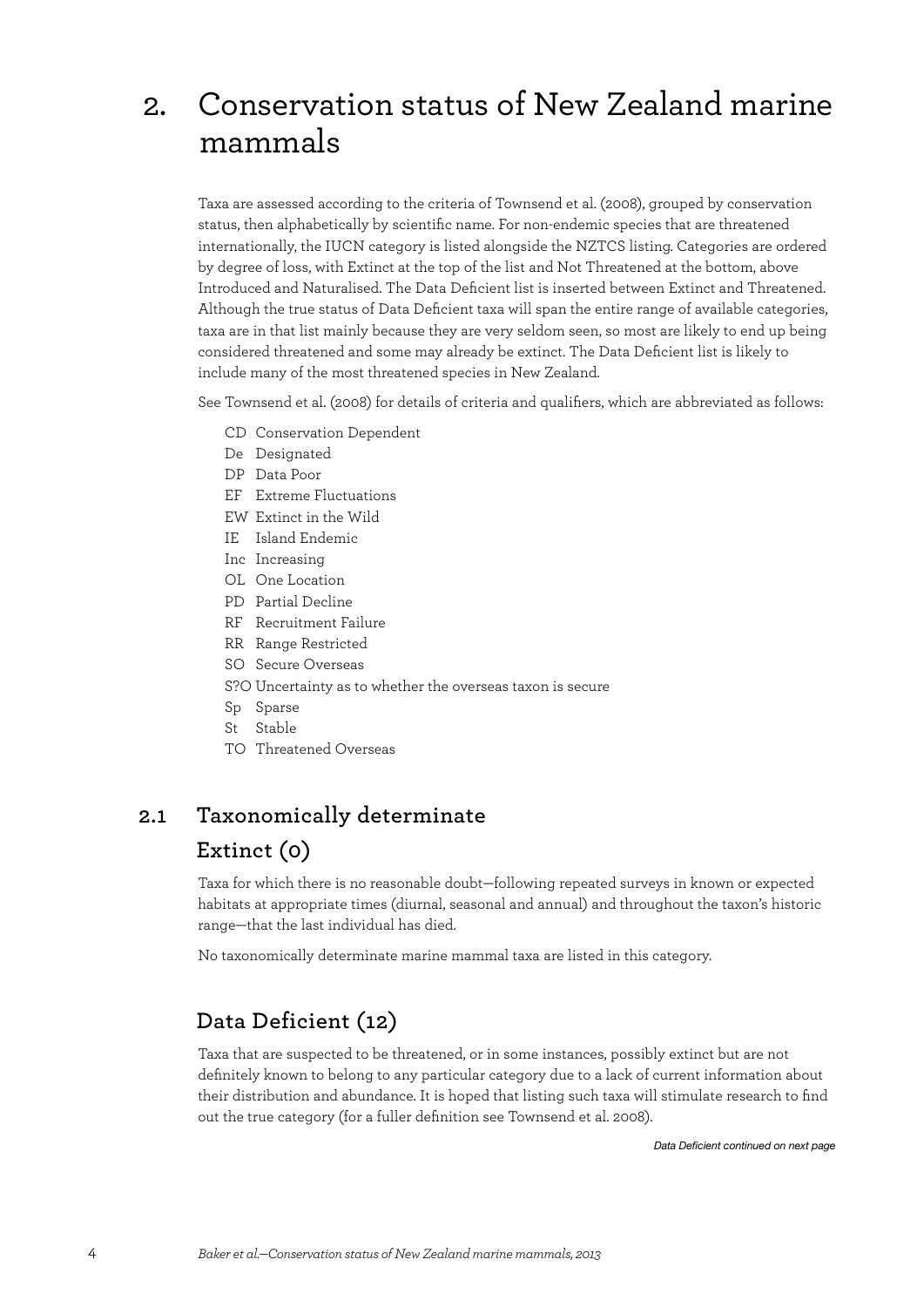<span id="page-8-0"></span>*Data Deficient continued*

| NAME AND AUTHORITY                               | COMMON NAME               | <b>FAMILY</b> | <b>QUALIFIERS</b> | <b>IUCN STATUS</b>     |
|--------------------------------------------------|---------------------------|---------------|-------------------|------------------------|
| Caperea marginata (Gray, 1846)                   | Pygmy right whale         | Cetotheriidae | S?O               | Data Deficient ver 3.1 |
| Hyperoodon planifrons Flower, 1882               | Southern bottlenose whale | Ziphiidae     | <b>SO</b>         | Least Concern ver 3.1  |
| Lagenorhynchus cruciger (Quoy and Gaimard, 1824) | Hourglass dolphin         | Delphinidae   | S?O               | Data Deficient ver 3.1 |
| Mesoplodon bowdoini Andrews, 1908                | Andrews' beaked whale     | Ziphiidae     | S?O               | Data Deficient ver 3.1 |
| Mesoplodon densirostris (Blainville, 1817)       | Dense-beaked whale        | Ziphiidae     | S?O               | Data Deficient ver 3.1 |
| Mesoplodon hectori (Gray, 1871)                  | Hector's beaked whale     | Ziphiidae     | S?O               | Data Deficient ver 3.1 |
| Mesoplodon layardii (Gray, 1865)                 | Strap-toothed whale       | Ziphiidae     | S?O               | Data Deficient ver 3.1 |
| Mesoplodon mirus True, 1913                      | True's beaked whale       | Ziphiidae     | S?O               | Data Deficient ver 3.1 |
| Mesoplodon traversii (Gray, 1874)                | Spade-toothed whale       | Ziphiidae     | S?O               | Data Deficient ver 3.1 |
| Phocoena dioptrica Lahille, 1912                 | Spectacled porpoise       | Phocoenidae   | S?O               | Data Deficient ver 3.1 |
| Tasmacetus shepherdi Oliver, 1937                | Shepherd's beaked whale   | Ziphiidae     | <b>SO</b>         | Least Concern ver 3.1  |
| Ziphius cavirostris G. Cuvier, 1823              | Cuvier's beaked whale     | Ziphiidae     | SO.               | Least Concern ver 3.1  |

### **Threatened (8)**

Taxa that meet the criteria specified by Townsend et al. (2008) for the categories Nationally Critical, Nationally Endangered and Nationally Vulnerable.

### **Nationally Critical (5)**

Criteria for Nationally Critical:

### *A—very small population (natural or unnatural)*

- $A(1)$  < 250 mature individuals, regardless of cause
- A(2)  $\leq$  2 subpopulations,  $\leq$  200 mature individuals in the larger subpopulation
- A(3) Total area of occupancy  $\leq$ 1 ha (0.01 km<sup>2</sup>)

### *B—small population (natural or unnatural) with a high ongoing or predicted decline*

- B(1/1) 250–1000 mature individuals, predicted decline 50–70%
- B(2/1)  $\leq$ 5 subpopulations,  $\leq$ 300 mature individuals in the largest subpopulation, predicted decline 50–70%
- B $(3/1)$  Total area of occupancy ≤10 ha (0.1 km<sup>2</sup>), predicted decline 50-70%

### *C—population (irrespective of size or number of subpopulations) with a very high ongoing or predicted decline (> 70%)*

C Predicted decline > 70%

| NAME AND AUTHORITY                                               | COMMON NAME            | <b>FAMILY</b>   | CRITERIA | <b>QUALIFIERS</b> | <b>IUCN STATUS</b>     |
|------------------------------------------------------------------|------------------------|-----------------|----------|-------------------|------------------------|
| Balaenoptera edeni brydei Olsen, 1913                            | Bryde's whale          | Balaenopteridae | A(1)     | S?O               | Data Deficient ver 3.1 |
| Cephalorhynchus hectori maui A<br>Baker, Smith and Pichler, 2002 | Māui dolphin           | Delphinidae     | A(1)     | CD                | Not assessed           |
| Mirounga leonina (Linnaeus, 1758)                                | Southern elephant seal | Phocidae        | A(1)     | RR. SO            | Least Concern ver 3.1  |
| Orcinus orca (Linnaeus, 1758)                                    | Killer whale           | Delphinidae     | A(1)     | DP, S?O, Sp       | Data Deficient ver 3.1 |
| Phocarctos hookeri (Gray, 1844)                                  | New Zealand sea lion   | Otariidae       | C        | <b>RR</b>         | Vulnerable A3b ver 3.1 |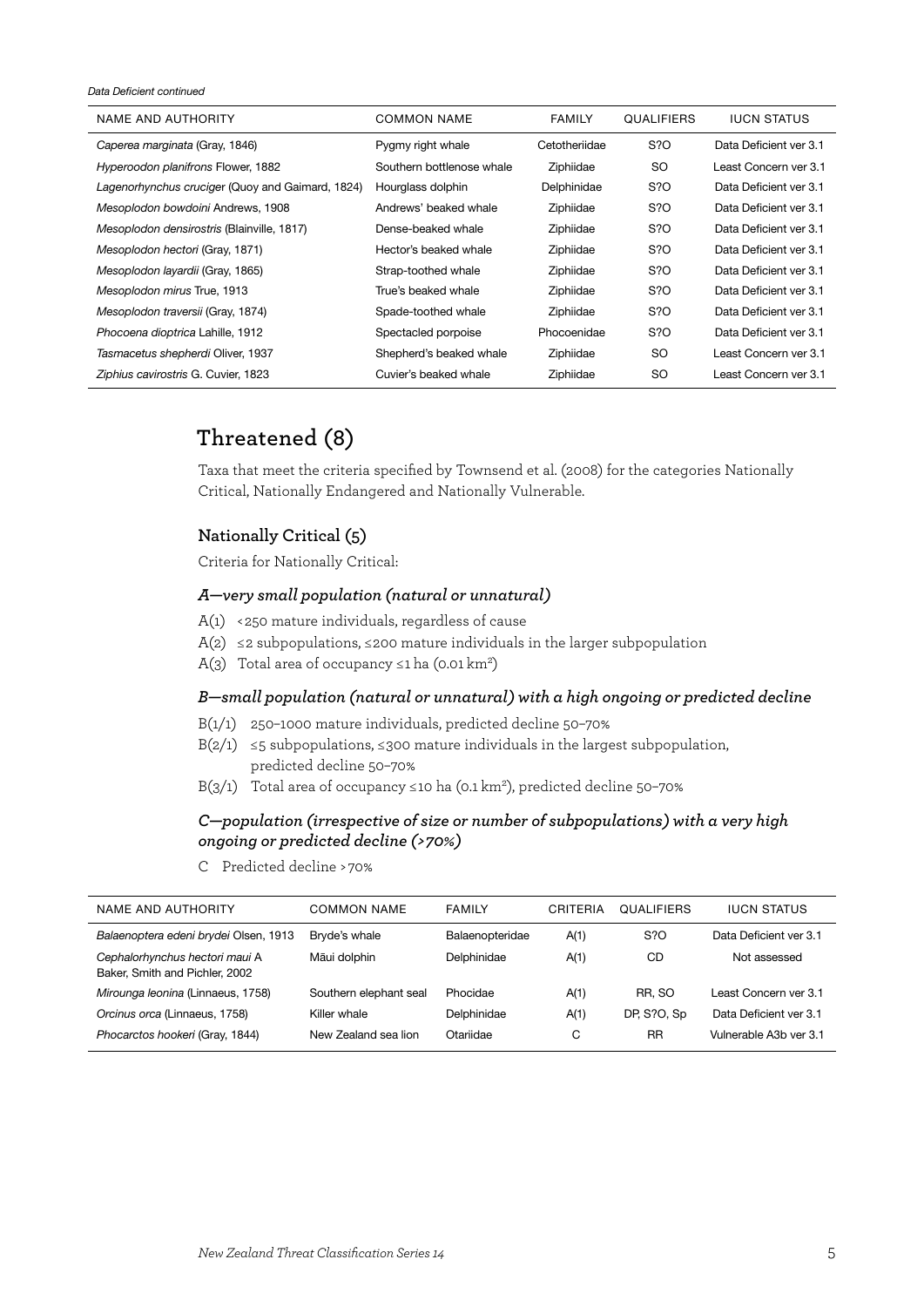### <span id="page-9-0"></span> **Nationally Endangered (2)**

Criteria for Nationally Endangered:

### *A—small population (natural or unnatural) that has a low to high ongoing or predicted decline*

- A(1/1) 250–1000 mature individuals, predicted decline 10–50%
- A(2/1)  $\leq$ 5 subpopulations,  $\leq$ 300 mature individuals in the largest subpopulation, predicted decline 10–50%
- A( $3/1$ ) Total area of occupancy ≤10 ha (0.1 km<sup>2</sup>), predicted decline 10-50%

### *B—small stable population (unnatural)*

- B(1/1) 250–1000 mature individuals, stable population
- B(2/1)  $\leq$ 5 subpopulations,  $\leq$ 300 mature individuals in the largest subpopulation, stable population
- B(3/1) Total area of occupancy ≤10 ha (0.1 km<sup>2</sup>), stable population

### *C—moderate population and high ongoing or predicted decline*

- C(1/1) 1000–5000 mature individuals, predicted decline 50–70%
- $C(2/1)$  ≤15 subpopulations, ≤500 mature individuals in the largest subpopulation, predicted decline 50–70%
- $C(3/1)$  Total area of occupancy ≤100 ha (1 km<sup>2</sup>), predicted decline 50-70%

| NAME AND AUTHORITY                                     | COMMON NAME        | <b>FAMILY</b> | CRITERIA | <b>QUALIFIERS</b> | <b>IUCN STATUS</b>     |
|--------------------------------------------------------|--------------------|---------------|----------|-------------------|------------------------|
| Cephalorhynchus hectori hectori<br>(Van Beneden, 1881) | Hector's dolphin   | Delphinidae   | C(1/1)   | CD                | Endangered A4d ver 3.1 |
| Tursiops truncatus (Montagu, 1821)                     | Bottlenose dolphin | Delphinidae   | A(1/1)   | CD, SO, Sp        | Least Concern ver 3.1  |

### **Nationally Vulnerable (1)**

Criteria for Nationally Vulnerable:

### *A—small, increasing population (unnatural)*

- $A(1/1)$  250-1000 mature individuals, predicted increase >10%
- A(2/1)  $\leq$ 5 subpopulations,  $\leq$ 300 mature individuals in the largest subpopulation, predicted increase > 10%
- A(3/1) Total area of occupancy ≤10 ha (0.1 km<sup>2</sup>), predicted increase >10%

### *B—moderate, stable population (unnatural)*

- B(1/1) 1000–5000 mature individuals, stable population
- B(2/1)  $\leq$  15 subpopulations,  $\leq$ 500 mature individuals in the largest subpopulation, stable population
- B(3/1) Total area of occupancy  $\leq$ 100 ha (1 km<sup>2</sup>), stable population

### *C—moderate population, with population trend that is declining*

- C(1/1) 1000–5000 mature individuals, predicted decline 10–50%
- $C(2/1)$  ≤15 subpopulations, ≤500 mature individuals in the largest subpopulation, predicted decline 10–50%
- C(3/1) Total area of occupancy ≤100 ha (1 km<sup>2</sup>), predicted decline 10-50%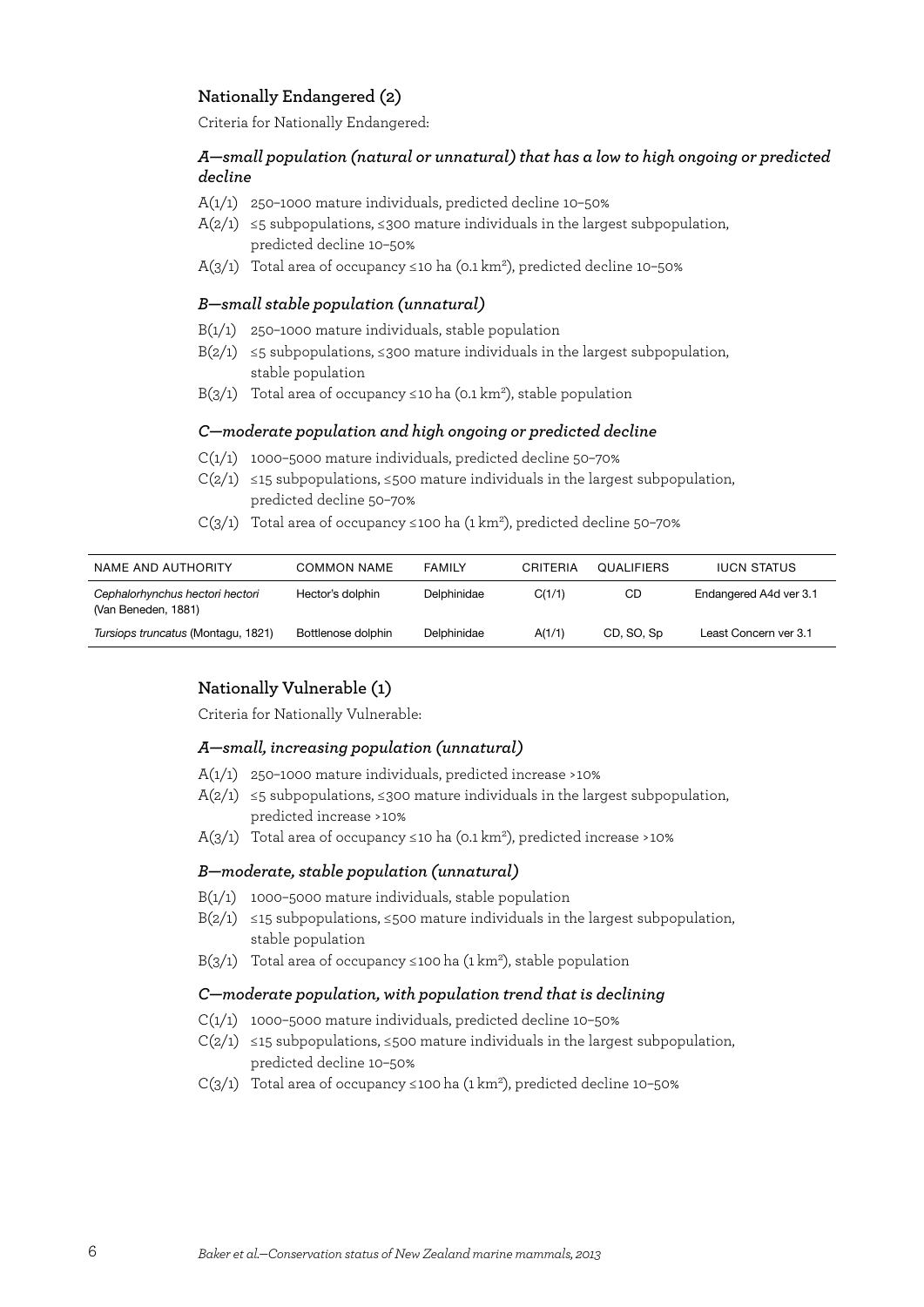### <span id="page-10-0"></span> *D—moderate to large population, and moderate to high ongoing or predicted decline*

- D(1/1) 5000–20 000 mature individuals, predicted decline 30–70%
- $D(2/1) \leq 15$  subpopulations and ≤1000 mature individuals in the largest subpopulation, predicted decline 30–70%
- D(3/1) Total area of occupancy  $\leq$ 1000 ha (10 km<sup>2</sup>), predicted decline 30-70%

### *E—large population, and high ongoing or predicted decline*

- $E(1/1)$  20 000-100 000 mature individuals, predicted decline 50-70%
- E(2/1) Total area of occupancy ≤10 000 ha (100 km<sup>2</sup>), predicted decline 50-70%

| NAME AND AUTHORITY                     | COMMON NAME          | <b>FAMILY</b> | CRITERIA | QUALIFIERS | IUCN STATUS           |
|----------------------------------------|----------------------|---------------|----------|------------|-----------------------|
| Eubalaena australis (Desmoulins, 1822) | Southern right whale | Balaenidae    | A(1/1)   | RR. SO     | Least Concern ver 3.1 |

## **At Risk (0)**

Taxa that meet the criteria specified by Townsend et al. (2008) for Declining, Recovering, Relict and Naturally Uncommon.

### **Declining (0)**

Taxa that do not qualify as 'Threatened' because they are buffered by large population size and/or a slower rate of decline than the trigger points.

Criteria for Declining:

### *A—moderate to large population and low ongoing or predicted decline*

- A(1/1) 5000–20 000 mature individuals, predicted decline 10–30%
- A( $2/1$ ) Total area of occupancy ≤1000 ha (10 km<sup>2</sup>), predicted decline 10-30%

### *B—large population and low to moderate ongoing or predicted decline*

- B(1/1) 20 000–100 000 mature individuals, predicted decline 10–50%
- B( $2/1$ ) Total area of occupancy ≤10 000 ha (100 km<sup>2</sup>), predicted decline 10-50%

### *C—very large population and low to high ongoing or predicted decline*

 $C(1/1)$  >100 000 mature individuals, predicted decline 10-70%

 $C(2/1)$  Total area of occupancy >10 000 ha (100 km<sup>2</sup>), predicted decline 10-70%

No taxonomically determinate marine mammal taxa are listed in this category.

### **Recovering (0)**

Taxa that have undergone a documented decline within the last 1000 years and now have an ongoing or predicted increase of > 10% in the total population or area of occupancy, taken over the next 10 years or three generations, whichever is longer. Note that such taxa that are increasing but have a population size of < 1000 mature individuals (or total area of occupancy of < 10 ha) are listed in one of the Threatened categories, depending on their population size (for more details see Townsend et al. (2008)).

Criteria for Recovering:

- A 1000–5000 mature individuals or total area of occupancy  $\leq$ 100 ha (1 km<sup>2</sup>), and predicted increase >10%
- B 5000–20 000 mature individuals or total area of occupancy ≤ 1000 ha (10  $km^2$ ), and predicted increase > $10\%$

No taxonomically determinate marine invertebrate taxa are listed in this category.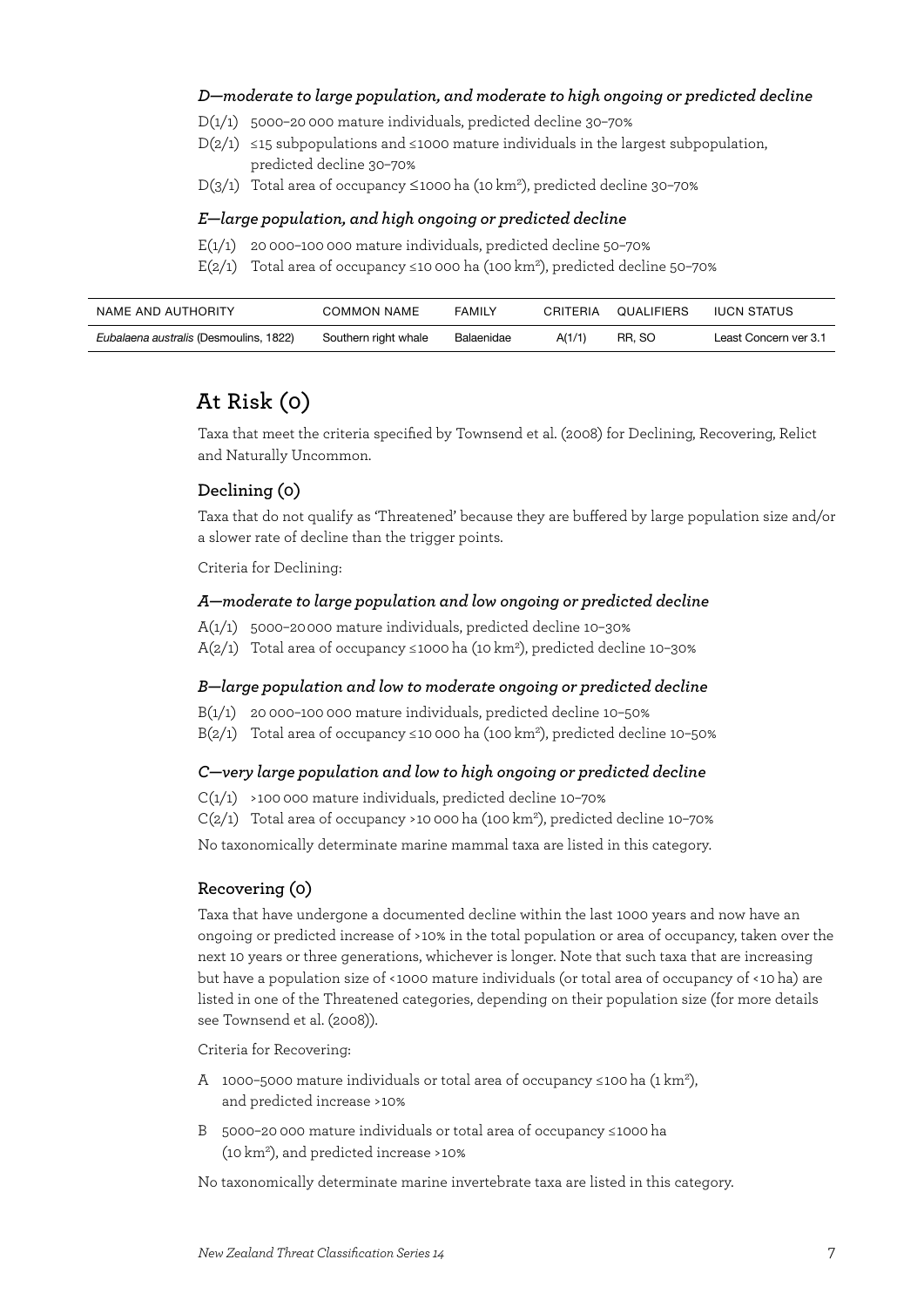### <span id="page-11-0"></span> **Relict (0)**

Taxa that have undergone a documented decline within the last 1000 years, and now occupy < 10% of their former range and meet one of the following criteria:

Criteria for Relict:

- A 5000–20 000 mature individuals; population stable (±10%)
- B > 20 000 mature individuals; population stable or increasing at > 10%. The range of a relictual taxon takes into account the area currently occupied as a ratio of its former extent. Relict can also include taxa that exist as reintroduced and self-sustaining populations within or outside their former known range (for more details see Townsend et al. (2008)).

The range of a relictual taxon takes into account the area currently occupied as a ratio of its former extent. Relict can also include taxa that exist as reintroduced and self-sustaining populations within or outside their former known range (for more details see Townsend et al. (2008)).

No taxonomically determinate marine invertebrate taxa are listed in this category.

### **Naturally Uncommon (0)**

Taxa whose distribution is confined to a specific geographical area or which occur within naturally small and widely scattered populations, where this distribution is not the result of human disturbance.

No taxonomically determinate marine mammal taxa are listed in this category.

### **Non-resident Native (23)**

Taxa whose natural presence in New Zealand is either discontinuous (Migrant) or sporadic or temporary (Vagrant) or which have succeeded in recently (since 1950) establishing a resident breeding population (Coloniser).

### **Migrant (7)**

Taxa that predictably and cyclically visit New Zealand as part of their normal life cycle (a minimum of 15 individuals known or presumed to visit per annum) but do not breed here.

| NAME AND AUTHORITY                                   | <b>COMMON NAME</b>            | <b>FAMILY</b>   | <b>QUALIFIERS</b> | <b>IUCN STATUS</b>                     |
|------------------------------------------------------|-------------------------------|-----------------|-------------------|----------------------------------------|
| Balaenoptera borealis Lesson, 1828                   | Sei whale                     | Balaenopteridae | TO                | Endangered A1ad ver 3.1                |
| Balaenoptera musculus brevicauda<br>Ichihara, 1966   | Pygmy blue whale              | Balaenopteridae | S?O               | Data Deficient ver 2.3                 |
| Balaenoptera musculus intermedia<br>Burmeister, 1871 | Southern/Antarctic blue whale | Balaenopteridae | TO                | Critically Endangered<br>A1abd ver 3.1 |
| Balaenoptera physalus (Linnaeus, 1758)               | Fin whale                     | Balaenopteridae | TO                | Endangered A1d ver 3.1                 |
| Berardius arnuxii Duvernoy, 1851                     | Arnoux's beaked whale         | Ziphiidae       | S?O               | Data Deficient ver 3.1                 |
| Globicephala macrorhynchus Gray, 1846                | Short-finned pilot whale      | Delphinidae     | S?O               | Data Deficient ver 3.1                 |
| Megaptera novaeangliae (Borowski, 1781)              | Humpback whale                | Balaenopteridae | SO.               | Least Concern ver 3.1                  |
|                                                      |                               |                 |                   |                                        |

### **Vagrant (16)**

Taxa whose occurrences, though natural, are sporadic and typically transitory, or migrants with fewer than 15 individuals visiting New Zealand per annum.

*Vagrant continued on next page*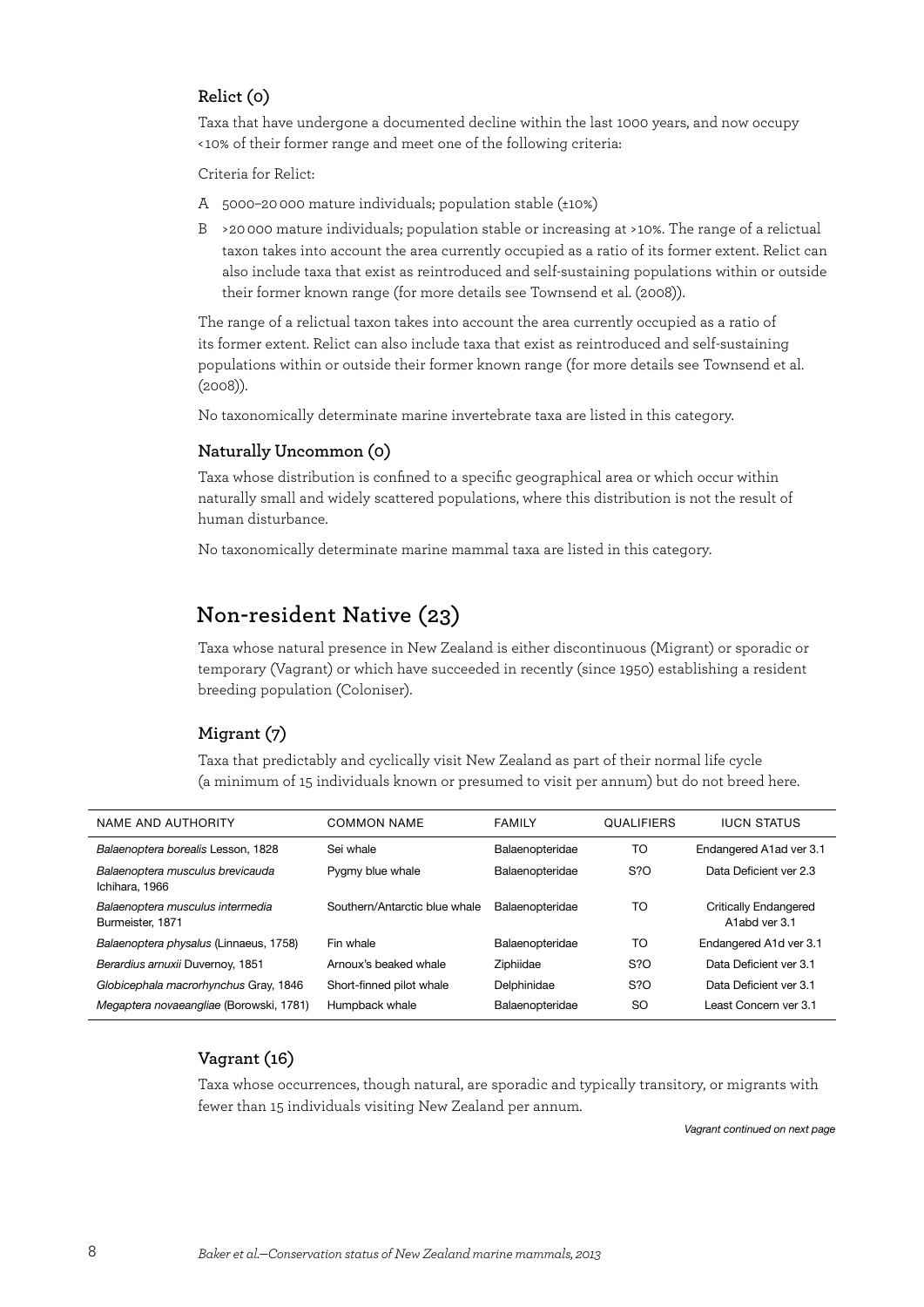<span id="page-12-0"></span>*Vagrant continued*

| NAME AND AUTHORITY                                           | <b>COMMON NAME</b>                      | <b>FAMILY</b> | <b>QUALIFIERS</b> | <b>IUCN STATUS</b>     |
|--------------------------------------------------------------|-----------------------------------------|---------------|-------------------|------------------------|
| Arctocephalus gazella (Peters, 1876)                         | Antarctic fur seal                      | Otariidae     | <b>SO</b>         | Least Concern ver 3.1  |
| Arctocephalus tropicalis (Gray, 1872)                        | Subantarctic fur seal                   | Otariidae     | <b>SO</b>         | Least Concern ver 3.1  |
| Feresa attenuata Gray, 1874                                  | Pygmy killer whale                      | Delphinidae   | <b>DP, S?O</b>    | Data Deficient ver 3.1 |
| Grampus griseus (G. Cuvier, 1812)                            | Risso's dolphin                         | Delphinidae   | <b>SO</b>         | Least Concern ver 3.1  |
| Hydrurga leptonyx (Blainville, 1820)                         | Leopard seal                            | Phocidae      | <b>SO</b>         | Least Concern ver 3.1  |
| Kogia sima (Owen, 1866)                                      | Dwarf sperm whale                       | Kogiidae      | S <sub>2</sub> O  | Data Deficient ver 3.1 |
| Lagenodelphis hosei Fraser, 1956                             | Frasers dolphin                         | Delphinidae   | <b>SO</b>         | Least Concern ver 3.1  |
| Leptonychotes weddellii (Lesson, 1826)                       | Weddel seal                             | Phocidae      | <b>SO</b>         | Least Concern ver 3.1  |
| Lobodon carcinophagus (Hombron and<br>Jacquinot, 1842)       | Crabeater seal                          | Phocidae      | <b>SO</b>         | Least Concern ver 3.1  |
| Mesoplodon ginkgodens Nishiwaki and<br>Kamiya, 1958          | Ginkgo-toothed whale                    | Ziphiidae     | S?O               | Data Deficient ver 3.1 |
| Mesoplodon peruvianus Reyes, Mead and<br>Van Waerebeek, 1991 | Lesser/pygmy beaked whale               | Ziphiidae     | S <sub>2</sub> O  | Data Deficient ver 3.1 |
| Ommatophoca rossi Gray, 1844                                 | Ross seal                               | Phocidae      | <b>SO</b>         | Least Concern ver 3.1  |
| Peponocephala electra (Gray, 1846)                           | Melon-headed whale                      | Delphinidae   | <b>SO</b>         | Least Concern ver 3.1  |
| Stenella attenuata attenuata (Gray, 1846)                    | Offshore pantropical spotted<br>dolphin | Delphinidae   | <b>SO</b>         | Least Concern ver 3.1  |
| Stenella coeruleoalba (Meyen, 1833)                          | Striped dolphin                         | Delphinidae   | <b>SO</b>         | Least Concern ver 3.1  |
| Steno bredanensis (G. Cuvier in Lesson, 1828)                | Rough-toothed dolphin                   | Delphinidae   | <b>SO</b>         | Least Concern ver 3.1  |

### **Coloniser (0)**

Taxa that otherwise trigger Threatened categories because of small population size, but have arrived in New Zealand without direct or indirect help from humans and have been successfully reproducing in the wild only since 1950.

No taxonomically determinate marine mammal taxa are listed in this category.

## **Not Threatened (9)**

Resident native taxa that have large, stable populations.

| NAME AND AUTHORITY                        | <b>COMMON NAME</b>           | <b>FAMILY</b>   | <b>QUALIFIERS</b> | <b>IUCN STATUS</b>     |
|-------------------------------------------|------------------------------|-----------------|-------------------|------------------------|
| Arctocephalus forsteri (Lesson, 1828)     | New Zealand fur seal         | Otariidae       | Inc. SO           | Least Concern ver 3.1  |
| Balaenoptera bonaerensis Burmeister, 1867 | Antarctic minke whale        | Balaenopteridae | DP, S?O           | Data Deficient ver 3.1 |
| Delphinus delphis Linnaeus, 1758          | Common dolphin               | Delphinidae     | DP. SO            | Least Concern ver 3.1  |
| Globicephala melas (Traill, 1809)         | Long-finned pilot whale      | Delphinidae     | <b>DP. S?O</b>    | Data Deficient ver 3.1 |
| Kogia breviceps (Blainville, 1838)        | Pygmy sperm whale            | Kogiidae        | <b>DP, S?O</b>    | Data Deficient ver 3.1 |
| Lissodelphis peronii (Lacépède, 1804)     | Southern right whale dolphin | Delphinidae     | <b>DP. S?O</b>    | Data Deficient ver 3.1 |
| Mesoplodon grayi von Haast, 1876          | Gray's beaked whale          | Ziphiidae       | <b>DP. S?O</b>    | Data Deficient ver 3.1 |
| Physeter macrocephalus Linnaeus, 1758     | Sperm whale                  | Physeteridae    | DP. TO            | Vulnerable A1d ver 3.1 |
| Pseudorca crassidens (Owen, 1846)         | False killer whale           | Delphinidae     | <b>DP. S?O</b>    | Data Deficient ver 3.1 |

## **Introduced and Naturalised (0)**

Taxa that have become naturalised in the wild after being deliberately or accidentally introduced into New Zealand by human agency.

No taxonomically determinate marine mammal taxa are listed in this category.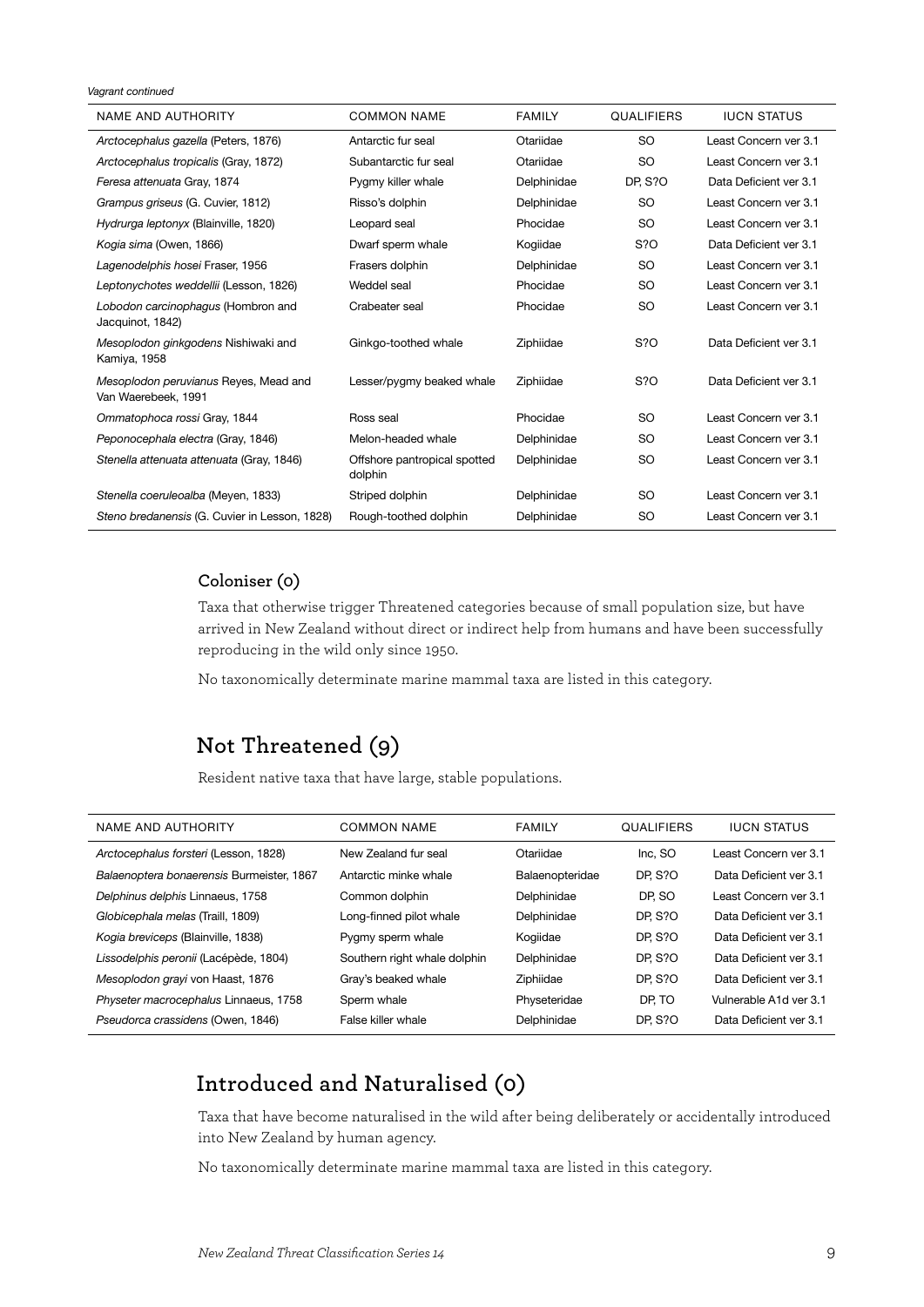### <span id="page-13-0"></span>**2.2 Taxonomically indeterminate**

This section includes described taxa whose taxonomic status is uncertain and requires further investigation, and also potentially distinct marine mammals whose taxonomic status has yet to be determined.

## **Non-resident Native (3)**

### **Vagrant (3)**

| <b>NAME</b>        | COMMON NAME  | <b>FAMILY</b> | <b>QUALIFIERS</b> | <b>IUCN STATUS</b> |
|--------------------|--------------|---------------|-------------------|--------------------|
| Orcinus sp. Type B | Killer whale | Delphinidae   | DP. S?O           | Not assessed       |
| Orcinus sp. Type C | Killer whale | Delphinidae   | DP. S?O           | Not assessed       |
| Orcinus sp. Type D | Killer whale | Delphinidae   | DP. S?O           | Not assessed       |

## **Not Threatened (2)**

| <b>NAME</b>                                   | COMMON NAME       | <b>FAMILY</b>   | QUALIFIERS | <b>IUCN STATUS</b>     |
|-----------------------------------------------|-------------------|-----------------|------------|------------------------|
| Balaenoptera acutorostrata<br>un-named subsp. | Dwarf Minke whale | Balaenopteridae | DP. SO     | Least Concern ver 3.1  |
| Lagenorhynchus obscurus<br>unnamed subsp.     | Dusky dolphin     | Delphinidae     | S?O        | Data Deficient ver 3.1 |

## 3. References

- Baker, C.S.; Chilvers, B.L.; Constantine, R.; DuFresne, S.; Mattlin, R.H.; van Helden, A.; Hitchmough, R. 2010: Conservation status of New Zealand marine mammals (suborders Cetacea and Pinnipedia), 2009. *New Zealand Journal of Marine and Freshwater Research 44*: 101–115.
- Carroll, E.; Childerhouse, S.; Fewster, R.M.; Patenaude, N.J.; Steel, D.; Dunshea, G.; Boren, L.; Baker, C.S. 2013: Accounting for female reproductive cycles in a superpopulation capture-recapture framework. *Ecological Applications 23*: 1677–1690.
- Duffy, C.A.J.; Baker, C.S.; Constantine, R. 2015: Observation and identification of marine mammals during two recent expeditions to the Kermadec Islands, New Zealand. *Bulletin of the Auckland 20*: 501–510.
- Harlin-Cognato, A.D. 2010: The dusky dolphin's place in the delphinid family tree. Pages 1–20 in Würsig, B.; Würsig, M. (Eds): The dusky dolphin. Master acrobat off different shores. Academic Press, Amsterdam.
- Society for Marine Mammalogy. 2014: List of marine mammal species and subspecies. Committee on Taxonomy, Society for Marine Mammalogy, www.marinemammalscience.org. Consulted on 26 February 2015. https://www. marinemammalscience.org/species-information/list-of-marine-mammal-species-subspecies/
- Thompson, K.F.; Millar, C.D.; Baker, C.S.; Dalebout, M.; Steel, D.; van-Helden, A.L.; Constantine, R. 2012: A novel conservation approach provides insights into the management of rare cetaceans, *Biological Conservation 157*: 331–340.
- Townsend, A.J.; de Lange, P.J.; Duffy, C.A.J.; Miskelly, C.M.; Molloy, J.; Norton, D.A. 2008: New Zealand Threat Classification System manual. Department of Conservation, Wellington. 35 p.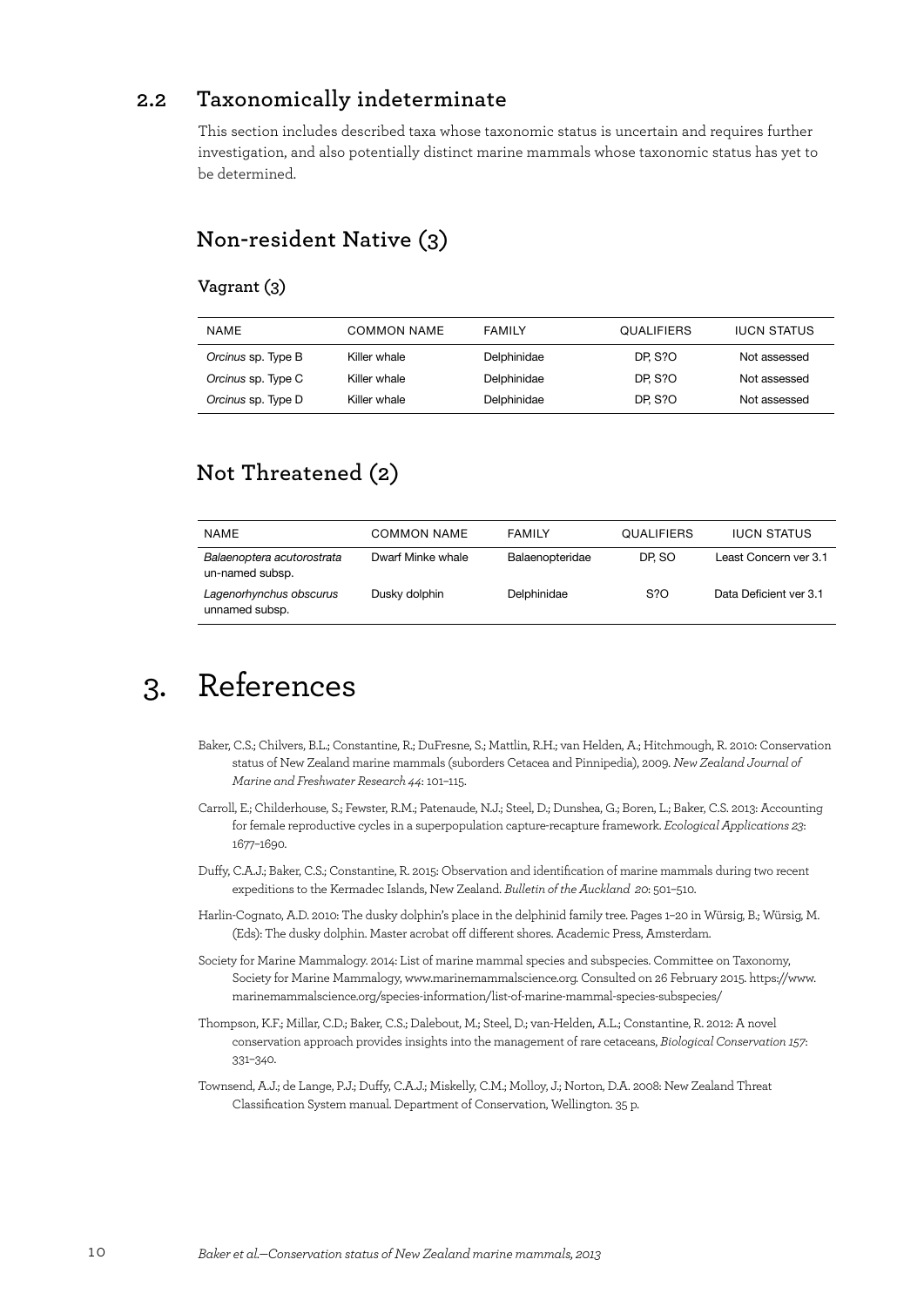## <span id="page-14-0"></span>Appendix 1

## **Background notes on threatened species and others with changed status or qualifiers or with significant new information**

### **Deleted taxon**

### **Kermadec Islands bottlenose dolphin,** *Tursiops* **sp.**

A separate listing was added by Baker et al. (2010) based on an observation of a large school of very small bottlenose-like dolphins near the Kermadec Islands. This listing was removed based on more recent observations of typical bottlenose dolphins (*Tursiops truncatus*) around the Kermadec Islands and sequencing data from two specimens confirming that identity (Duffy et al. 2015). There may be two distinct taxa present around the Kermadec Islands but that was considered too uncertain at this stage to justify maintaining the separate listing.

### **Data Deficient taxa**

### **True's beaked whale,** *Mesoplodon mirus*

Addition to the list, as Data Deficient. This species was added on the basis of the stranding of a pregnant female at Waiatoto Beach, South Westland (Constantine et al. 2014). The species has a North Atlantic and southern Indian Ocean/Tasman Sea distribution.

### **Spade-toothed whale,** *Mesoplodon traversii*

A total of four individuals found stranded in New Zealand (Thompson et al. 2012).

### **Spectacled porpoise,** *Phocoena dioptrica*

Moved from Vagrant to Data Deficient. This species may possibly be resident around the New Zealand subantarctic islands rather than a vagrant visitor. This level of uncertainty suggested that the best classification at present is as Data Deficient.

### **Nationally Critical taxa**

### **Bryde's whale,** *Balaenoptera edeni brydei*

No change to listed status. Name changed from *Balaenoptera edeni*/*brydei* sp. New Zealand specimens are found inshore but genetically and morphologically they fit the 'offshore *brydei*' type. No new population estimate is available since the estimates of Wiseman (2008), based on her photo mark-recapture study. Her estimates of adult population size were 159 (CV = 0.35) if the population is assumed to be closed and entirely resident, and  $46$  (CV = 0.08) if the population is assumed to be open to immigration and emigration. Her photographic catalogue includes 87 individuals, including some long-term residents, some temporary residents, and some transients. Some mitochondrial haplotypes match those found in populations overseas, including some in the North Pacific and Indian Oceans. An aerial survey programme with distance sampling over the Hauraki Gulf started in late 2014. There has been observed ship-strike mortality of 2.4 individuals per annum in the Hauraki Gulf. Between 1996 and 2012, 42 Bryde's whales were found dead; 23 of unknown cause, 16 of vessel strike; and 3 from entanglements (Constantine et al. 2015). What decline rate this implies is not yet determined, but known mortality suggests a possible decline. Status of the species further offshore in New Zealand's Exclusive Economic Zone is uncertain.

### **Maui dolphin,** *Cephalorhynchus hectori maui*

No change to listed status. Recent population estimates from genotype capture/recapture suggest a population of fewer than 100 (Baker et al. 2013). There is also evidence of decline from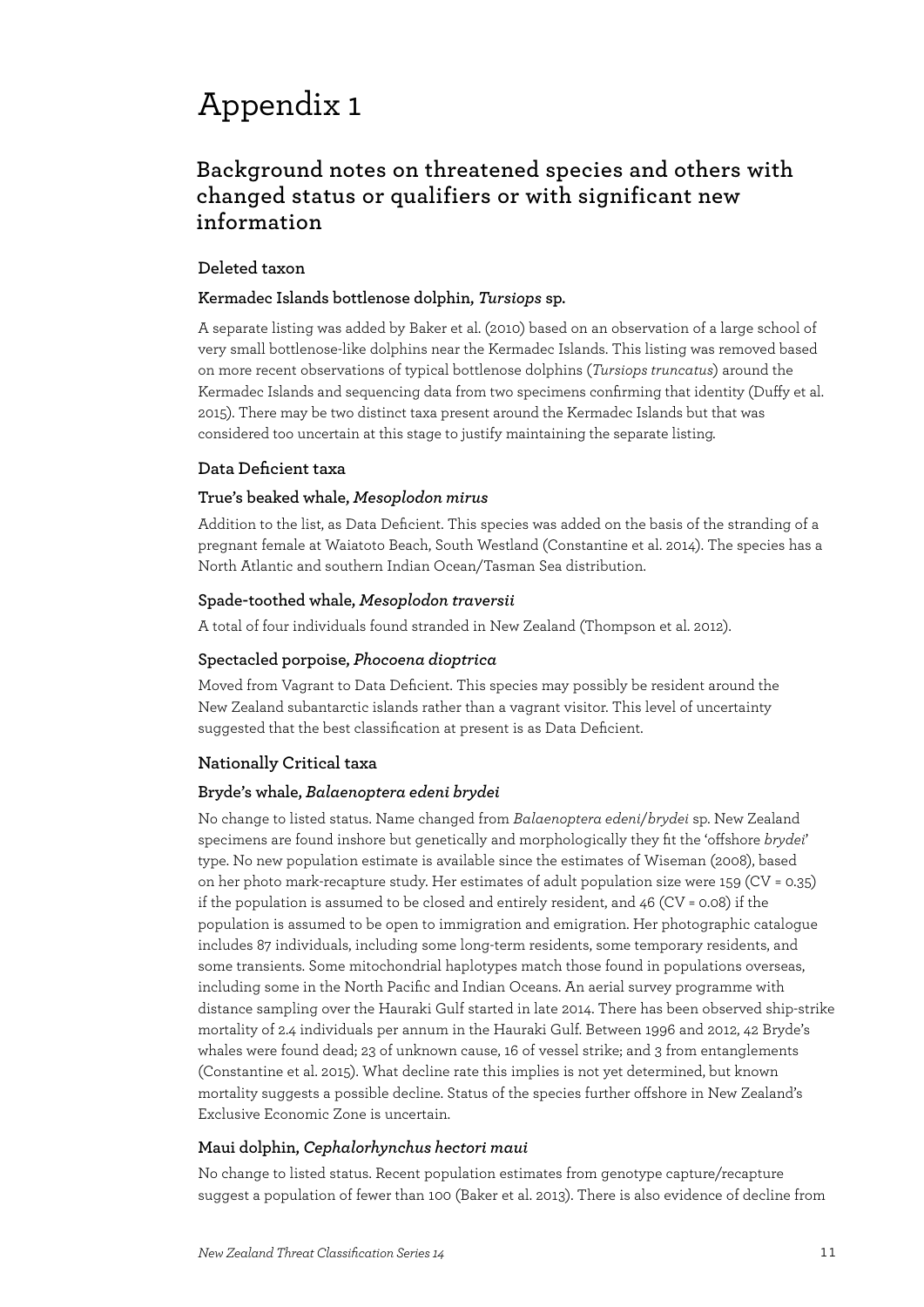both a semi-quantitative risk assessment and capture/recapture analysis (Currey et al. 2012; Hamner et al. 2014b). The subspecies is listed on the basis of Criterion A(1) (small population) but also meets Criterion C (high rate of decline). No evidence has been detected of successful reproduction by Hector's dolphin individuals sampled within the core Maui's range (one dead and two live females, and one dead male) (Hamner et al. 2014a).

### **Southern elephant seal,** *Mirounga leonina*

No change to listed status. There are fewer than 20 breeding in the New Zealand subantarctic. The decline on Macquarie Island is continuing.

#### **Killer whale,** *Orcinus orca*

Name changed from *Orcinus orca* Type A as it is incorrect to call the New Zealand population type A; that name applies to Antarctic populations only (R. Pitman, pers. comm.). No new information. No trend information is available, so the St (Stable) qualifier has been removed.

#### **New Zealand sea lion,** *Phocarctos hookeri*

No change to listed status. The sea lion was listed as Nationally Critical on the basis of criterion C: a taxon is 'Nationally Critical' when the population has an ongoing trend or predicted decline of > 70% in the total population due to existing threats taken over the next 10 years or three generations, whichever is longer.

The definition of 'generation' in Appendix 1 of the NZTCS manual (Townsend et al 2008) is: **Generation**: The average time between the birth/germination of successive generations of reproducing individuals. In groups where there are separate sexes, females are usually the limiting factor in population growth, so generation time is the average difference in age between mothers and their successfully breeding daughters.

Year-to-year fluctuation around the trend (based on pup counts) puts the rate of decline at just over or just under 70% over 30 years (three generations) depending on the most recent counts, assuming a linear trend (i.e. no density dependence; Fig. A1.1). Other decline trends including an exponential trend were also considered; however, the rate of decline could not be ascertained with sufficient certainty to rule out the possibility of a decline consistent with 70% over 30 years, given the structural uncertainty about the effect of density dependence (i.e. compensation or depensation). Therefore, based on the precautionary approach required by the NZTCS manual, the species should be left in Nationally Critical. Better trend data are required for Campbell Island/Motu Ihupuku, but we did examine the trend over the three data points with the available Campbell Island census data added to the Auckland Island trend, and this also indicated a decline of >70% over three generations (Fig. A1.2).



Figure A1.1. Decline based on the Auckland Island population pup production only (73% of species). If pup production continues to decline at current trend rate since 1994/95, a decline of >70% from the 2013 pup production estimate (1930 pups) will have occurred before 2036 for the Auckland Island population.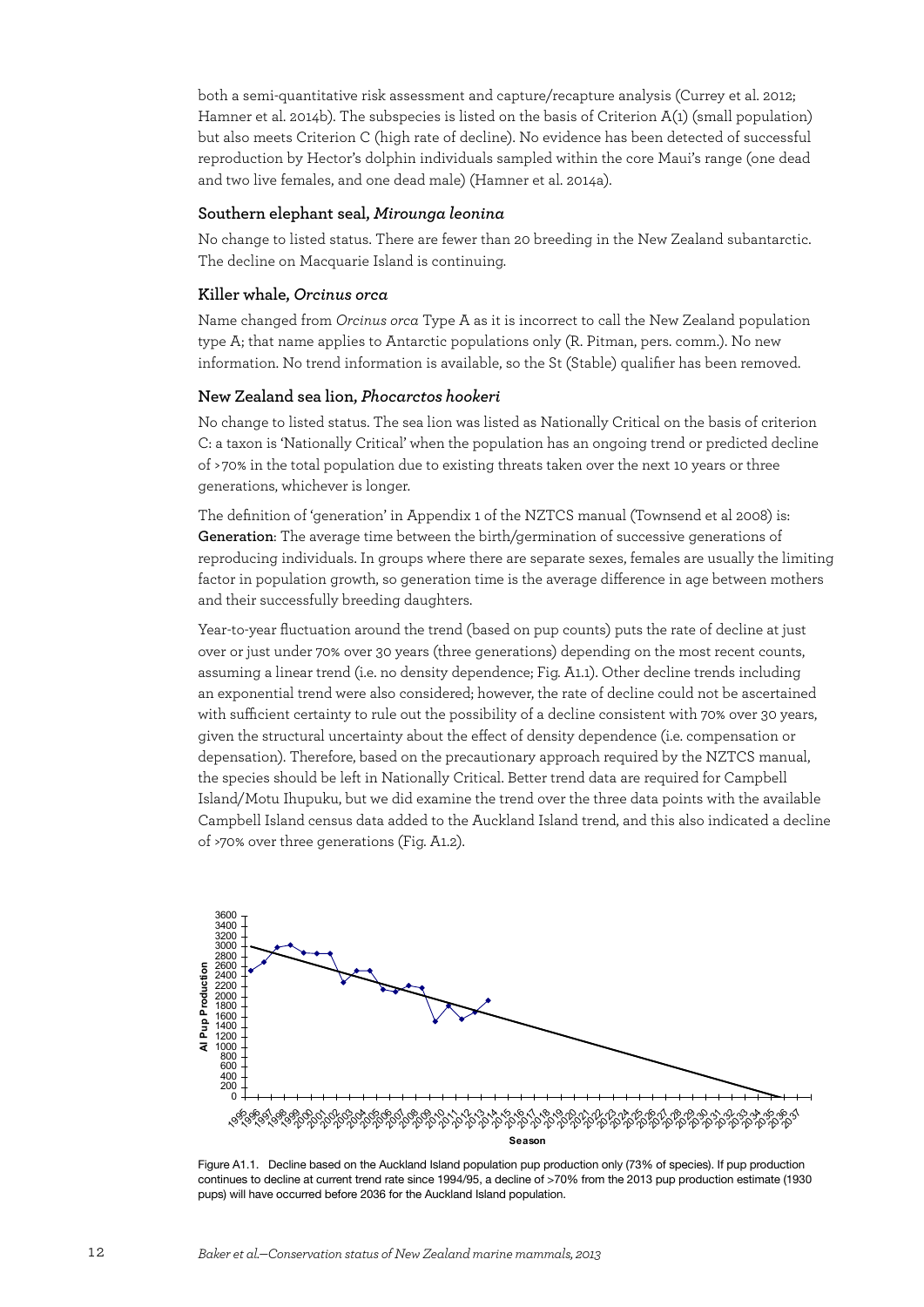

Figure A1.2. Decline based on the Auckland Island population plus 583 pups from Campbell Island/Motu Ihupuku from 1994/95 to 2008/09 (Maloney et al. 2009), then plus 681 pups from Campbell Island from 2009/10 (Maloney et al. 2012), plus pups from Otago Peninsula from 1994/95 (http://www.sealiontrust.org.nz) and pups from Stewart Island 2011 to 2013.

Although criterion C places the sea lion into the Nationally Critical category regardless of population size, a population size estimate was also tabled, and is presented below as additional information.

The definitions of population and mature individuals in Appendix 1 of the NZTCS manual (Townsend et al 2008) are:

**Population**: The total number of individuals that are resident or that breed in New Zealand. For functional reasons, primarily owing to differences between life-forms, population numbers are expressed as numbers of mature individuals only.

**Mature individuals**: The number of mature individuals is defined as the number known, estimated or inferred to be capable of reproduction. When estimating this quantity, the following points will be borne in mind:

- Where the population is characterised by natural fluctuations, the minimum number will be used.
- This measure is intended to count individuals capable of reproduction and will therefore exclude those whose reproductive capacity is suppressed in the wild through environmental, behavioural or other factors.
- In the case of populations with biased adult or breeding sex ratios, it is appropriate to use lower estimates for the number of mature individuals, which take this into account (i.e. the estimated effective population size).
- Reproducing units within a clone will be counted as individuals, except where such units are unable to survive alone (e.g. corals).
- In the case of taxa that naturally lose all or a subset of mature individuals at some point in their life cycle, the estimate will be made at the time when mature individuals are available for breeding.

The breeding female population size estimate was calculated by multiplying the observed number of pups by 1.54, because only 65% of fertile females produce pups in any one year. About 27% of all female NZSLs surviving to age 3 will never breed (Chilvers et al. 2010). Taking into account survival from age 3 to all breeding ages, approximately 20% of all mature females will never breed. These non-breeders are not included in this estimate, which is based on monitoring of the subsequent pupping rate of branded females which had already produced at least one pup (Chilvers et al. 2009).

The breeding population sex ratio was estimated at 1 male : 8 females (L. Chilvers unpubl. data); this is based on all males breeding in any one year. For the males, we have interpreted those (seven eighths, not allowing for different age structure and age at maturity of males and females) not on the beach holding harems as falling into the category 'individuals capable of reproduction ...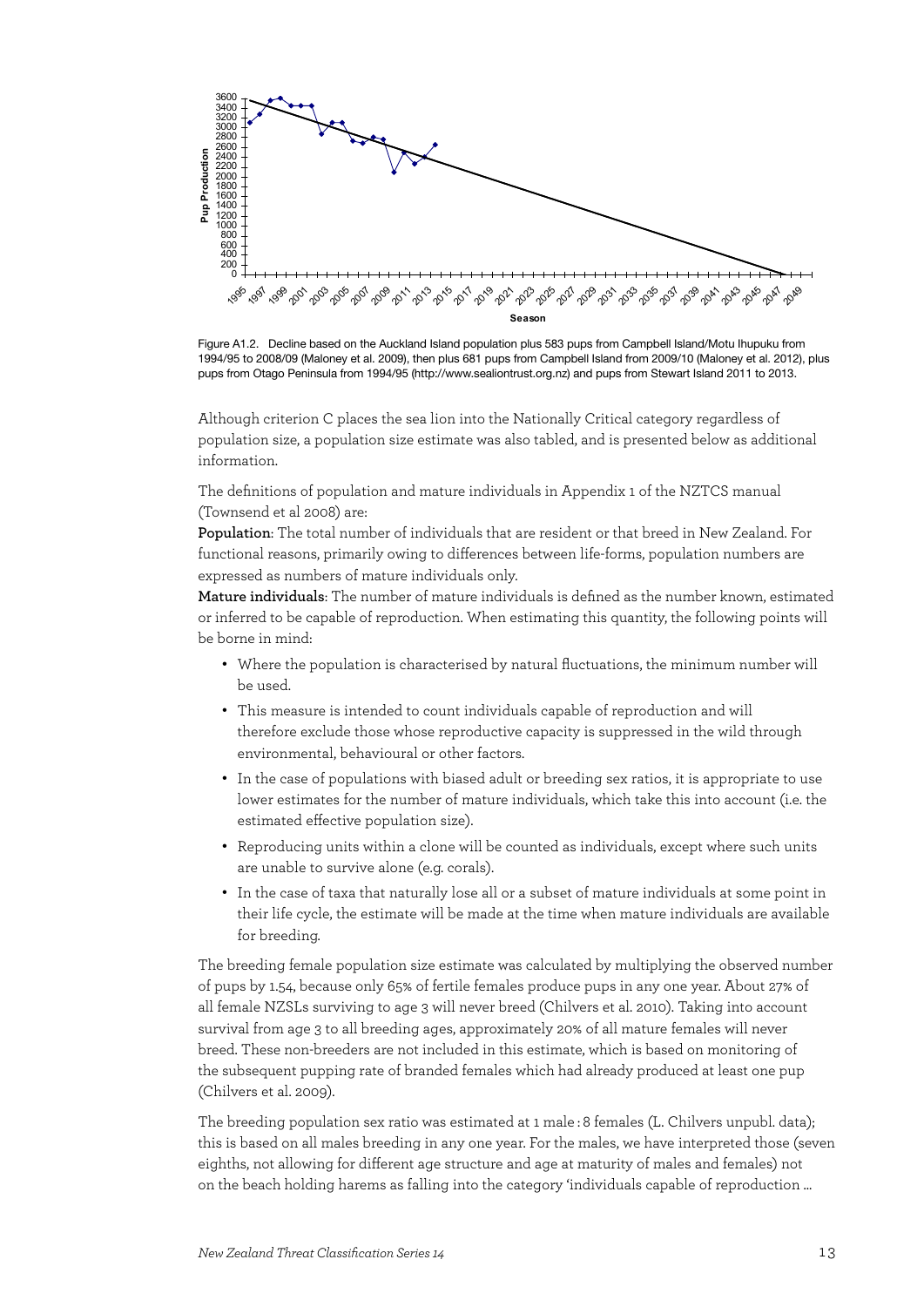whose reproductive capacity is suppressed in the wild through … behavioural … factors'. Also 'with biased … breeding sex ratios, … use lower estimates for the number of mature individuals, … (i.e. the estimated effective population size)'. Most males will never breed and will therefore not contribute genetically to the next generation.

Based on these adjustments, the total breeding population (all known populations) was therefore estimated at 3789 individuals (Table A1.1). Comparative data from 1998–99 are provided in Table A1.2.

Table A1.1. Details of estimate of 2013 mature breeding population of New Zealand sea lions. The calculation is (pups/65% fertile females pupping  $=$  # mature females) + 1/8 males.

| <b>SUBPOPULATION</b>                   | NUMBER OF PUPS | CALCULATION                                             | BREEDING POPULATION<br><b>ESTIMATE</b> |
|----------------------------------------|----------------|---------------------------------------------------------|----------------------------------------|
| Auckland Islands                       | 1575           | 1575 pups/65% = 2423 females + 1/8<br>males (303 males) | 2726                                   |
| Campbell Island/Motu<br><b>Ihupuku</b> | 583            | 583 pups/65% = $897 + 1/8$ males (112)<br>males)        | 1009                                   |
| Otago                                  | 5              | 5 pups/65% = $8 + 1$ male                               | 9                                      |
| Stewart Island/Rakiura                 | 26             | 26 pups/65% = $40 + 5$ males                            | 45                                     |
| Total                                  | 2189           |                                                         | 3789                                   |

Table A1.2. Details of estimate of 1998-99 mature breeding population of New Zealand sea lions. Calculations as in Table A1.1.

| <b>SUBPOPULATION</b>                   | NUMBER OF PUPS | CALCULATION                                       | BREEDING POPULATION<br><b>ESTIMATE</b> |
|----------------------------------------|----------------|---------------------------------------------------|----------------------------------------|
| Auckland Islands                       | 3021           | $3021/65\% = 4648$ females + $1/8 = 581$<br>males | 5229                                   |
| Campbell Island/Motu<br><b>Ihupuku</b> | 102            | $102/65\% = 157$ females + 20 males               | 177                                    |
| Total                                  | 3123           |                                                   | 5406                                   |

### **Nationally Endangered taxa**

### **Hector's dolphin,** *Cephalorhynchus hectori hectori*

No change to listed status. There was very little new information. Eighteen Hector's dolphin necropsies were carried out in 12 months of 2012–13. This is likely to be well above a sustainable rate of human-induced mortality if a significant proportion of those animals died when interacting with fisheries, because only a small proportion of animals killed as by-catch will come ashore. The population size of those dolphins encountered around Banks Peninsula appears roughly stable under management (Gormley et al. 2012), but decline is inferred to be continuing over the rest of the subspecies' range. The South Coast population has now been shown to constitute two separate subpopulations; both are small and vulnerable.

#### **Bottlenose dolphin,** *Tursiops truncatus*

No change to listed status. This listing now includes the population of unknown size and residency patterns around the Kermadec Islands. The Doubtful Sound population has very skewed reproductive success: of 71 calves from 18 mothers between 1995 and 2012, 6 mothers had 70% calf survival, 6 mothers 0%, and 6 had 22% survival (Brough 2013). Trends in the subpopulations most in decline would qualify for listing as Nationally Critical, but it is unclear whether these are representative of an overall trend for the species. The following summarises the published estimates of abundance and associated CV (or for oceanic bottlenose, the minimum number identified) and converts this to a number of mature individuals assuming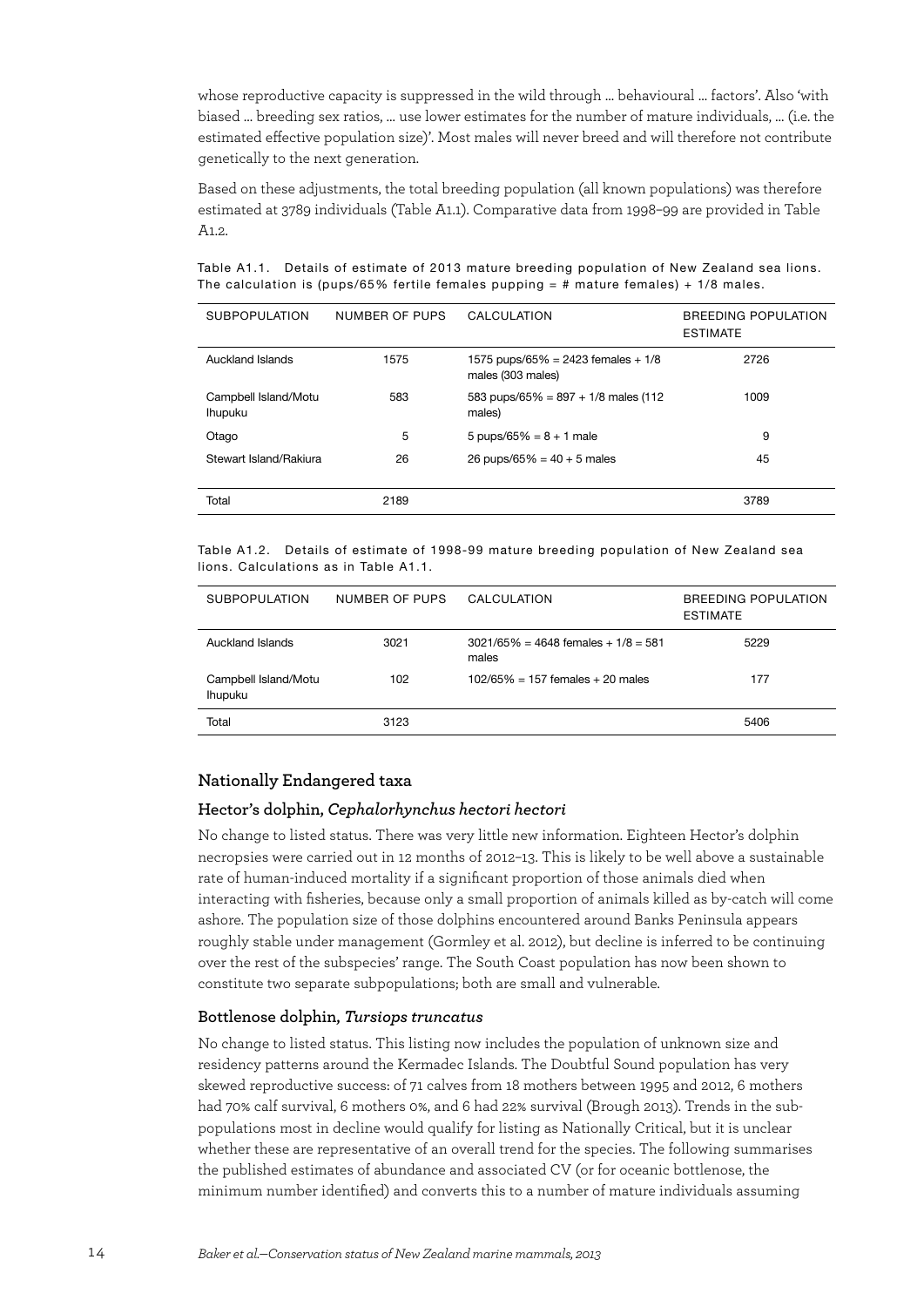60% mature (Taylor et al. 2007). Uncertainty has been carried through the calculation, using the original CV (or an estimate based on available variance information), the binomial variance associated with the proportion of mature dolphins and aggregating the uncertainty across abundance estimates for the total. Based on the available abundance estimates, there are approximately 637 mature bottlenose dolphins in New Zealand waters (log-normal 95% CI: 434–936) in areas with an estimate of abundance (Table A1.3). There would need to be at least 363 more mature bottlenose dolphins (equating to approx. 605 dolphins in total) in regions without a current abundance estimate (e.g. Kermadecs, Stewart Island, additional offshore areas) for total numbers of mature bottlenose dolphins in New Zealand waters to exceed 1000 animals, or a minimum of 566 more mature bottlenose dolphins (equating to approx. 943 dolphins in total) if the lower 95% CI is required to exceed 1000 mature animals. This indicates the New Zealand 'population' is unlikely to exceed 1000 mature individuals; hence the classification as Nationally Endangered is consistent with available information.

### **Nationally Vulnerable taxa**

#### **Southern right whale,** *Eubalaena australis*

Shifted from Nationally Endangered to Nationally Vulnerable. A strong recovering trend has now been demonstrated (7% per annum (95% CL 5–9%) based on a genotypic mark-recapture analysis of male southern right whales) (Carroll et al. 2013), but the mean total population estimate still suggests that there are fewer than 1000 mature individuals. The population around the New Zealand mainland has now been demonstrated to be an extension of the subantarctic subpopulation, not a distinct subpopulation.

### **Migrant taxa**

### **Arnoux's beaked whale,** *Berardius arnuxii*

Shifted from Vagrant to Migrant. The species is now known to be present around New Zealand every year, and some large (mid teens) groups have been observed and have stranded, putting the estimated population size over the 15 visitors per year threshold for the Migrant category.

### **Blue whale: pygmy blue whale,** *Balaenoptera musculus brevicauda***, and southern/ Antarctic blue whale,** *Balaenoptera musculus intermedia*

No change to listed status. The South Taranaki Bight appears to be an important year-round feeding ground for blue whales (Torres 2013) and acoustic recordings indicate the widespread presence year-round in New Zealand waters of blue whales with calls distinct from those of the Antarctic population (Miller et al. 2013, 2014). DNA sequencing indicates that these are pygmy blue whales (R. Constantine, pers. comm.). However, although calves are present in the population, calving of any blue whales in New Zealand waters has yet to be confirmed, so the decision was made to leave the listed status for both subspecies as Migrant until such confirmation is received.

### **Vagrant taxa**

#### **Pygmy killer whale,** *Feresa attenuata*

Addition to the list as Vagrant, DP. This species is well known from the tropical Pacific, but the first known New Zealand specimen recently stranded in the far north near Te Paki.

### **Ginkgo-toothed beaked whale,** *Mesoplodon ginkgodens*

There are five records of stranded adults.

### *Orcinus* **sp. Type B**

Formerly listed as *Orcinus orca* Type B. The undescribed taxa of *Orcinus* are likely to be distinct species or subspecies rather than intraspecific variants of *O. orca* (R. Pitman, pers. comm).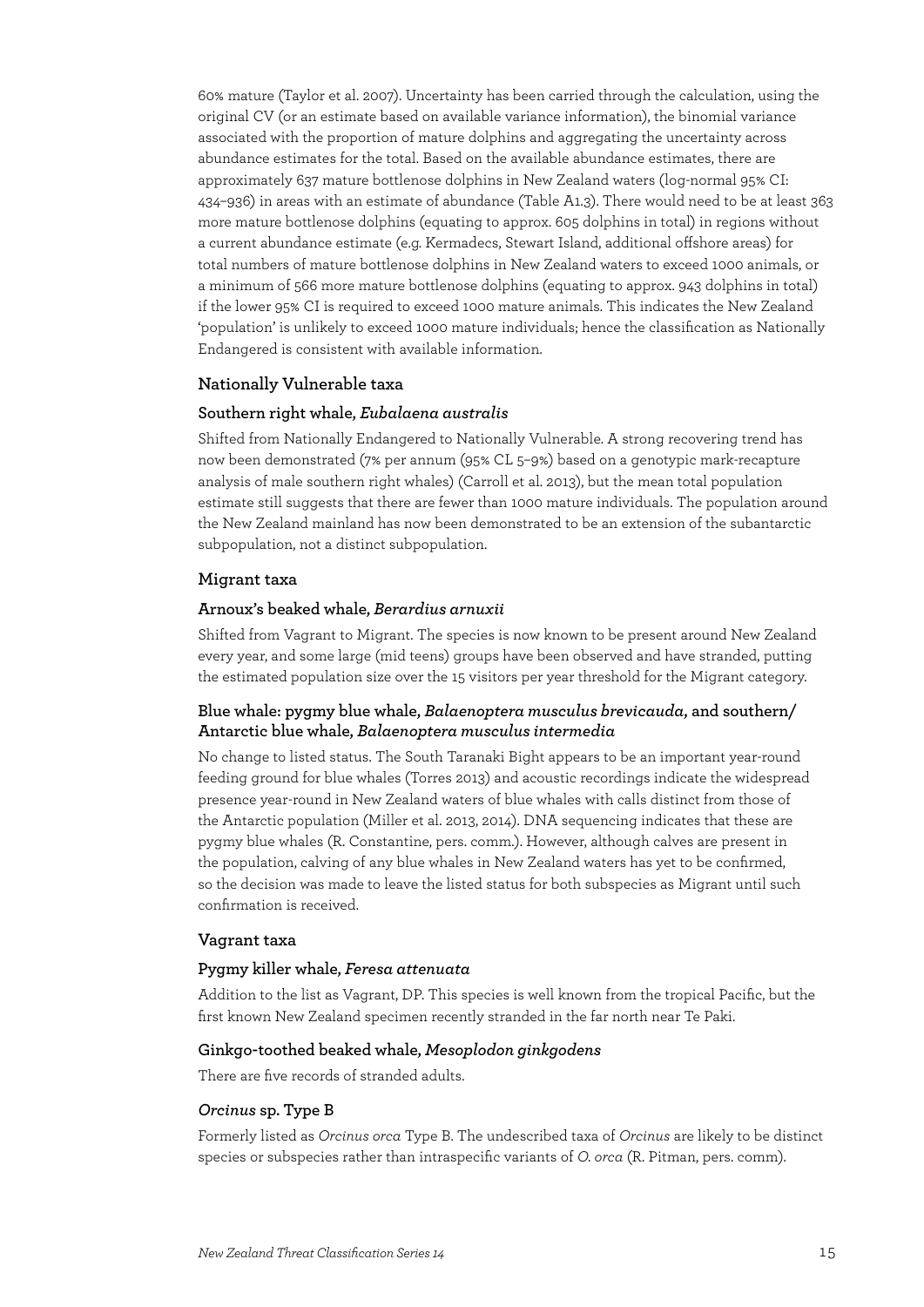### *Orcinus* **sp. Type C**

Formerly listed as *Orcinus orca* Type C. The undescribed taxa of *Orcinus* are likely to be distinct species or subspecies rather than intraspecific variants of *O. orca* (R. Pitman, pers. comm).

### *Orcinus* **sp. Type D**

Formerly listed as *Orcinus orca* Type D. The undescribed taxa of *Orcinus* are likely to be distinct species or subspecies rather than intraspecific variants of *O. orca* (R. Pitman, pers. comm).

### **Not Threatened taxa**

### **New Zealand fur seal,** *Arctocephalus forsteri*

No change to listed status. Following debate in the published literature following the publication of the pinniped phylogeny of Higdon (2007), there was discussion of the proposed generic name change to *Arctophoca*, and on whether the New Zealand fur seal is a full species or a subspecies of *A. pusillus*, but no change was made to the listing. These taxonomic and nomenclatural changes would not change the listed status of the taxon.

### **Common dolphin,** *Delphinus delphis*

No change to listed status. No new information was submitted to the panel. By-catch of this species is believed to be small compared to the population size. There is high genetic diversity in New Zealand, consistent with a large population, although there is genetic evidence of some population subdivision (Stockin & Amaral et al. 2013). Further studies are underway.

### **Pygmy sperm whale,** *Kogia breviceps*

Shifted from Data Deficient to Not Threatened. There are many recorded strandings of this species (418 in total and 134 since the beginning of 2005), with the periodicity possibly indicating the presence of inshore-offshore migration. There is high genetic diversity of mitochondrial haplotypes (Plön 2004), indicating that the stranded animals are from a large, non-bottlenecked population.

### **Gray's beaked whale,** *Mesoplodon grayi*

Shifted from Data Deficient to Not Threatened. This species has good mitochondrial haplotype diversity, with no indication of population subdivision, and many stranding records (253 stranding records since 1960; 150 tissue sample collections in 20 years), (Thompson 2013, Thompson et al. 2013) suggesting it is best regarded as Not Threatened.

### **False killer whale,** *Pseudorca crassidens*

No change to listed status. The possibility that the species should be considered Naturally Uncommon rather than Not Threatened on the basis of the results of Zaeschmar et al. (2014) was discussed. However, Zaeschmar et al. (2014) studied only those animals visiting the Bay of Islands area, and the species could occur over a much larger area in the warmer parts of the New Zealand EEZ. The decision was therefore to leave this species listed as Not Threatened.

### **Dusky dolphin,** *Lagenorhynchus obscurus* **unnamed subsp.**

The New Zealand population is now considered to be an endemic unnamed subspecies (Society for Marine Mammalogy Committee on Taxonomy, 2014), therefore the SO (Secure Overseas) qualifier has been removed, and the listing moved from the Determinate to the Taxonomically Indeterminate section of the list.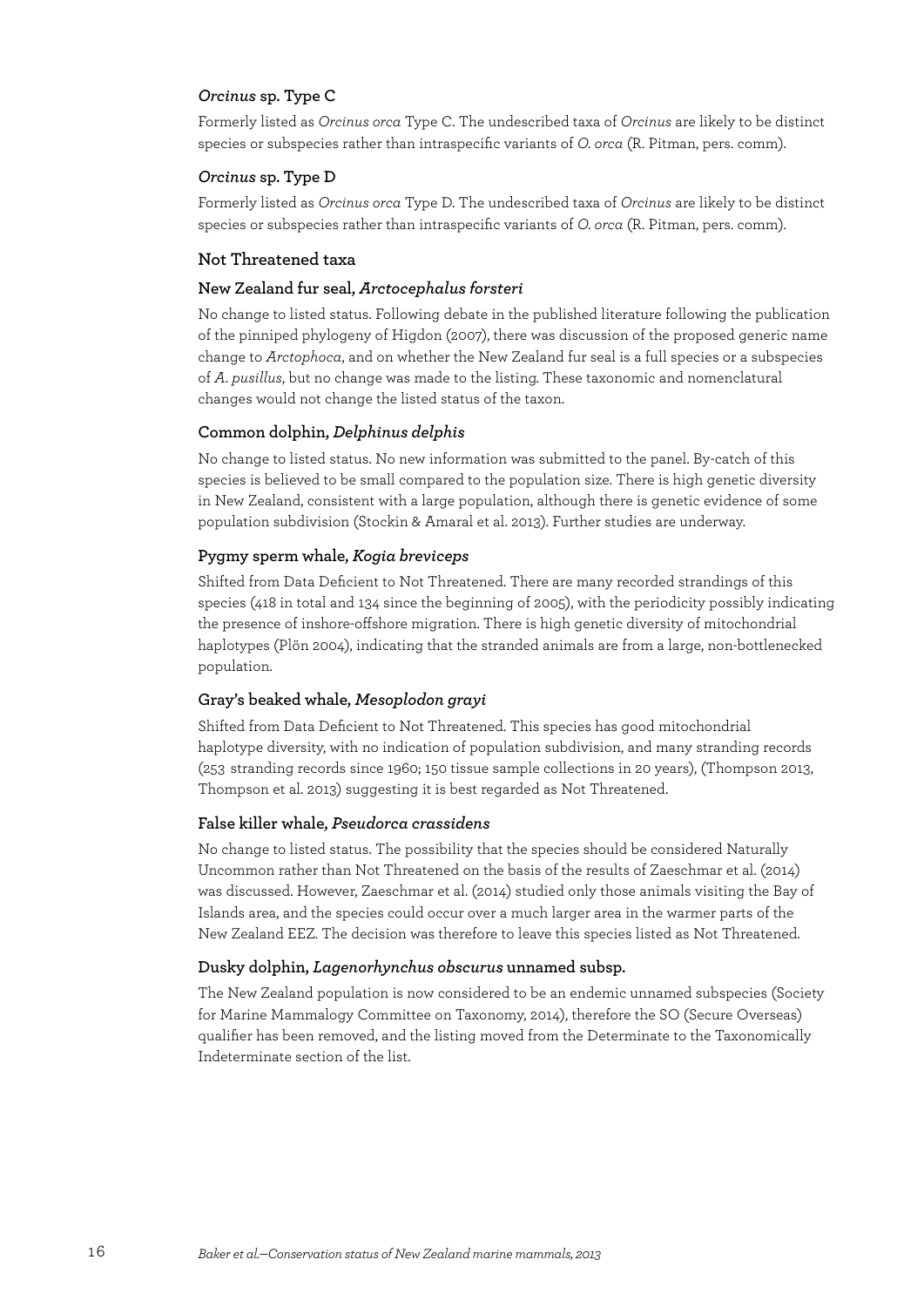### **References**

- Baker, C.S.; Chilvers, B.L.; Constantine, R.; DuFresne, S.; Mattlin, R.H.; van Helden, A.; Hitchmough, R. 2010: Conservation status of New Zealand marine mammals (suborders Cetacea and Pinnipedia), 2009. *New Zealand Journal of Marine and Freshwater Research 44*: 101–115.
- Baker, C.S.; Hamner, R.M.; Cooke, J.; Heimeier, D.; Vant, M.; Steel, D.; Constantine, R. 2013: Low abundance and probable decline of the critically endangered Maui's dolphin estimated by genotype capture–recapture. *Animal Conservation 16*: 224–233.
- Brough, T.E. 2013: Using photography to study the conservation biology of bottlenose dolphins in southern New Zealand. Unpublished MSc Thesis, University of Otago, Dunedin.
- Carroll, E.; Patenaude, N.; Childerhouse, S.; Kraus, S.D.; Fewster, R.M; Baker, C.S. 2011: Abundance of the New Zealand subantarctic southern right whale population estimated from photo-identification and genotype mark-recapture. *Marine Biology 158*: 2565–2575.
- Carroll, E.; Childerhouse, S.; Fewster, R.M.; Patenaude, N.J.; Steel, D.; Dunshea, G.; Boren, L.; Baker, C.S. 2013: Accounting for female reproductive cycles in a superpopulation capture-recapture framework. *Ecological Applications 23*: 1677–1690.
- Chilvers, B.L.; Wilkinson, I.S.; Childerhouse S. 2007: New Zealand sea lion, *Phocarctos hookeri*, pup production- 1995 to 2005. *New Zealand Journal of Marine and Freshwater Research 41*: 205–213.
- Chilvers, B.L.; Wilkinson, I.S.; Mackenzie, D. 2010. Predicting life-history traits for female New Zealand sea lions, *Phocarctos hookeri*: integrating short-term mark-recapture data and population modelling. *Journal of Agricultural, Biological and Ecological Statistics 15*: 259–264.
- Committee on Taxonomy, 2014: List of marine mammal species and subspecies. Society for Marine Mammalogy, www. marinemammalscience.org, consulted on 26 February 2015. https://www.marinemammalscience.org/speciesinformation/list-of-marine-mammal-species-subspecies/
- Constantine, R.; Carroll, E.; Stewart, R.; Neale, D.; Van Helden, A. 2014: First record of True's beaked whale *Mesoplodon mirus* in New Zealand. *Marine Biodiversity Records 7*: e1-e3 doi:10.1017/S1755267213001140
- Constantine, R.; Johnson, M.; Riekkola, L.; Jervis, S.; Kozmian-Ledward, L.; Dennis, T.; Torres, L.G.; Aguilar de Soto, N. 2015: Mitigation of vessel-strike mortality of endangered Bryde's whales in the Hauraki Gulf, New Zealand. *Biological Conservation 186*: 149–157.
- Currey, R.J.C.; Boren, L.J.; Sharp, B.R.; Peterson, D. 2012: A risk assessment of threats to Maui's dolphins. Ministry for Primary Industries and Department of Conservation, Wellington. 51 p.
- Duffy, C.A.J.; Baker, C.S.; Constantine, R. 2015: Observation and identification of marine mammals during two recent expeditions to the Kermadec Islands, New Zealand. *Bulletin of the Auckland Museum 20*: 501–510.
- Gormley, A.M.; Slooten, E.; Dawson, S.; Barker, R.J.; Rayment, W.; du Fresne, S.; Bräger, S. 2012: First evidence that marine protected areas can work for marine mammals. *Journal of Applied Ecology 49*: 474–480.
- Hamner, R.M.; Constantine, R.; Oremus, M.; Stanley, M.; Brown, P.; Baker, C.S. 2014a: Long-range movement by Hector's dolphins provides potential genetic enhancement for critically endangered Maui's dolphin. *Marine Mammal Science 30*, 139–153.
- Hamner, R.M.; Wade, P.; Oremus, M.; Stanley, M.; Brown, P.; Constantine, R.; Baker, C.S. 2014b. Critically low abundance and limits to human-related mortality for the Maui's dolphin. *Endangered Species Research 26*: 87–92.
- Higdon, J.W.; Bininda-Edmonds, O.R.P.; Beck, R.M.D.; Ferguson, S.H. 2007: Phylogeny and divergence of the pinnipeds (Carnivora: Mammalia) assessed using a multigene dataset. *BMC Evolutionary Biology 7*: 216.
- Maloney, A.; Chilvers, B.L.; Haley, M.; Muller, C.G.; Roe, W.; Debski, I. 2009: Distribution, pup production and mortality of New Zealand sea lion *Phocarctos hookeri* on Campbell Island, 2008. *New Zealand Journal of Ecology 33*: 97–105.
- Maloney, A.; Chilvers, B.L.; Muller C.G.; Haley, M. 2012: Increasing pup production of New Zealand sea lions at Campbell Island/Motu Ihupuku: can it continue? *New Zealand Journal of Zoology 39*: 19–29.
- Merriman, M.G.; Markowitz, T.M.; Harlin-Cognato, A.D.; Stockin, K.A. 2009: Bottlenose dolphin (*Tursiops truncatus*) abundance, site fidelity, and group dynamics in the Marlborough Sounds, New Zealand. *Aquatic Mammals 35*: 511–522. DOI 10.1578/AM.35.4.2009.511
- Miller, B.S.; Collins, K.; Barlow, J.; Calderan, S.; Leaper, R.; McDonald, M.; Ensor, P.; Olson, P.; Olavarria, C.; Double, M.C. 2013: Blue whale songs recorded around South Island, New Zealand. Paper SC/65a/SH19 presented to the International Whaling Commission Scientific Committee, 2013 (unpublished).